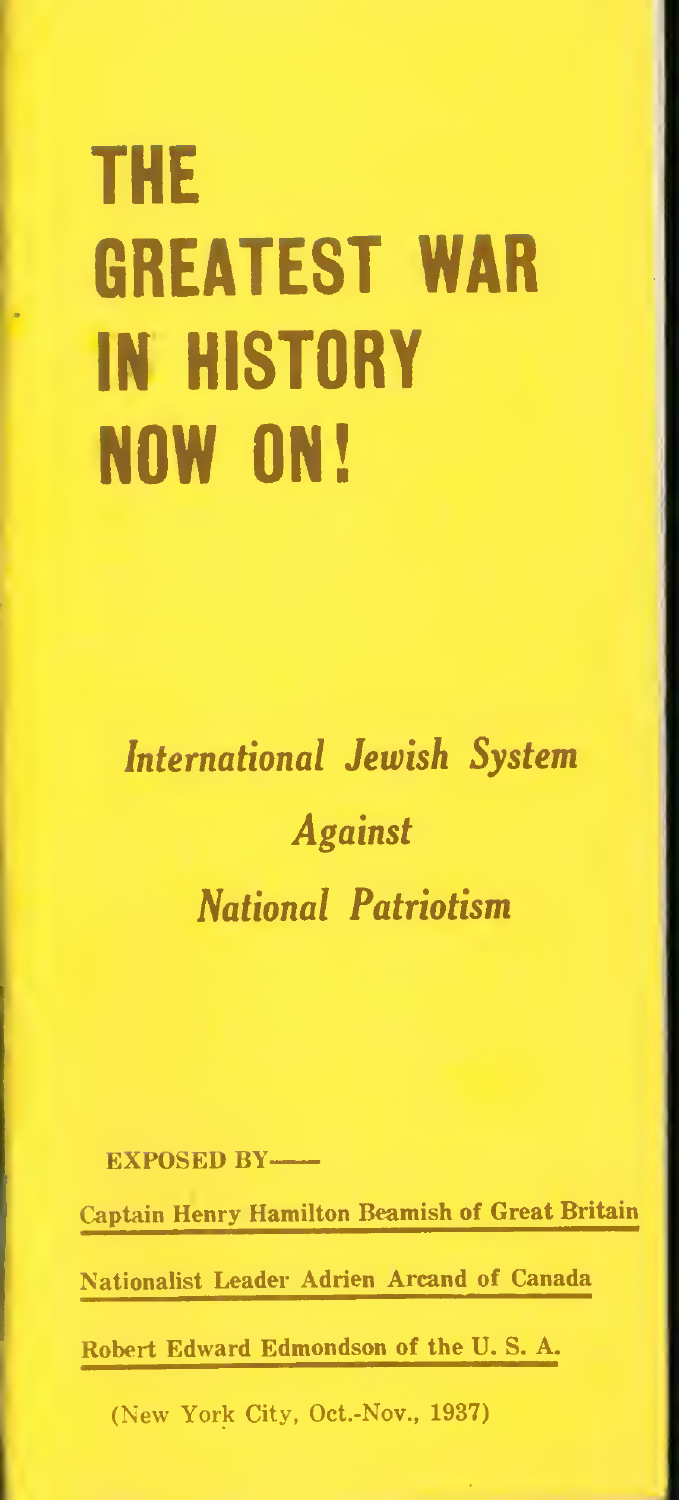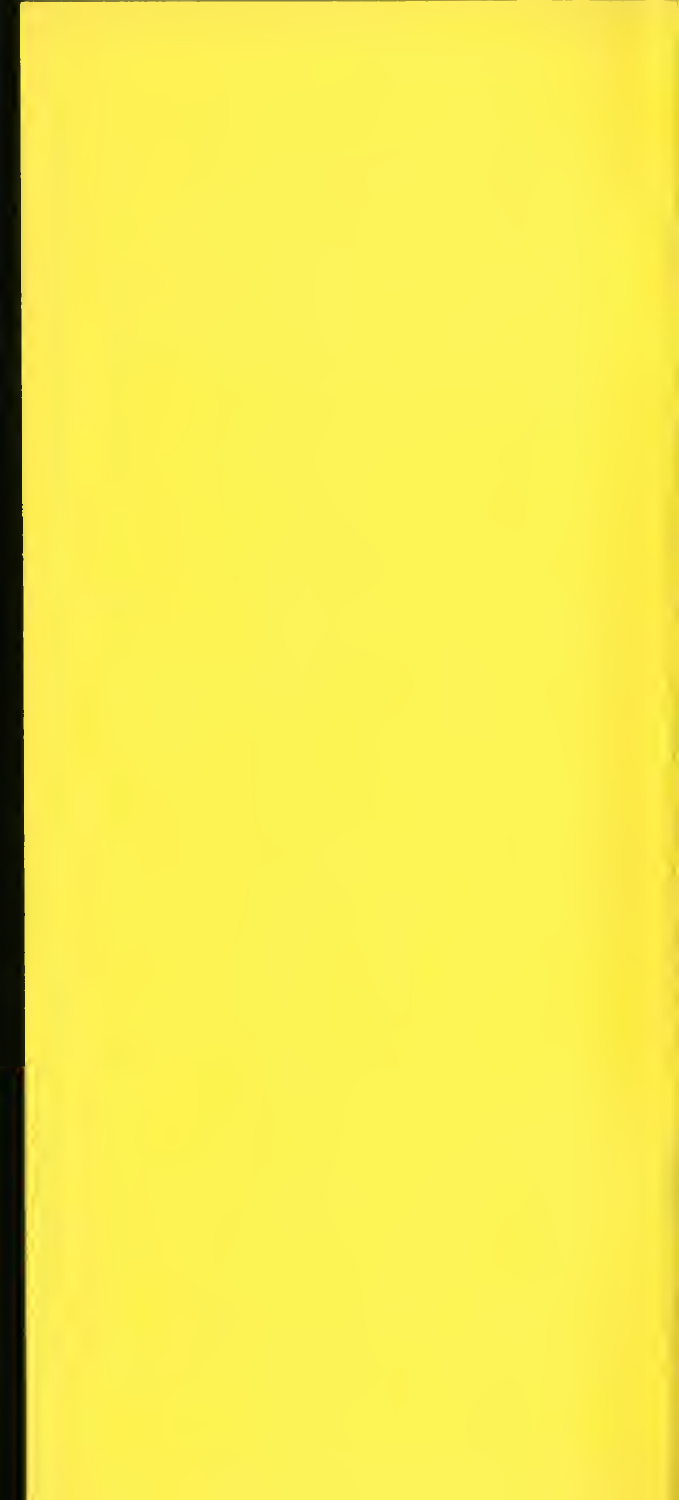#### IDENTIFY THE ENEMY!

# Below are extracts from the three speeches of

—

(1) Captain Henry Hamilton Beamish, Founder of the Anti-Jewish racial movement in Great Britain, head of "The Britons," member of <sup>a</sup> prominent, old English family (Oct. 30, Oct. 31,  $Nov. 1$ ):

(2) Adrien Arcand, Leader of the National Social Christian Party of Canada (Oct. 30, Oct. 31, Nov. 1)

(3) Robert Edward Edmondson of New York City (Oct. 31. Nov. 1).

The addresses were delivered in New York City as follows: October 30, at the N. Y. Hippodrome before a public meeting of the patriotic German-American Bund; October 31 at a private banquet in the Harvard Club; November 1, 1937, to a private assembly in a prominent club house.

# "SEGREGATE THE JEWS"

#### By Captain Beamish

"We are engaged in the greatest war history has ever known. The last war was a picnic compared to the one we are now fighting. The question is, whether the Jew shall rule the world, or we white men.

"The chairman has said that <sup>I</sup> was the origi nator of the racial movement in England. After taking part in three wars, <sup>I</sup>was tired seeing millions of people wiped out for this race of Asiatics. <sup>I</sup> started the movement after the Kosher Peace of

1918. "Communism is Judaism. The Jewish Revolu-tion in Russia was in1918. <sup>I</sup> found it out pretty quickly and <sup>I</sup> put it in writing. Jews are a race and not a religion.

"Jews, being aliens in our midst, they must be segregated. They have debased art, music, architecture, etc. <sup>I</sup> am glad to say that the Germans have collected together all their pictures left in various parts of the world. If you really like filth, go and inspect some of them. It is so-called Jewish Leaders like Epstein who have ruined art, music, press, architecture, ethics, morals.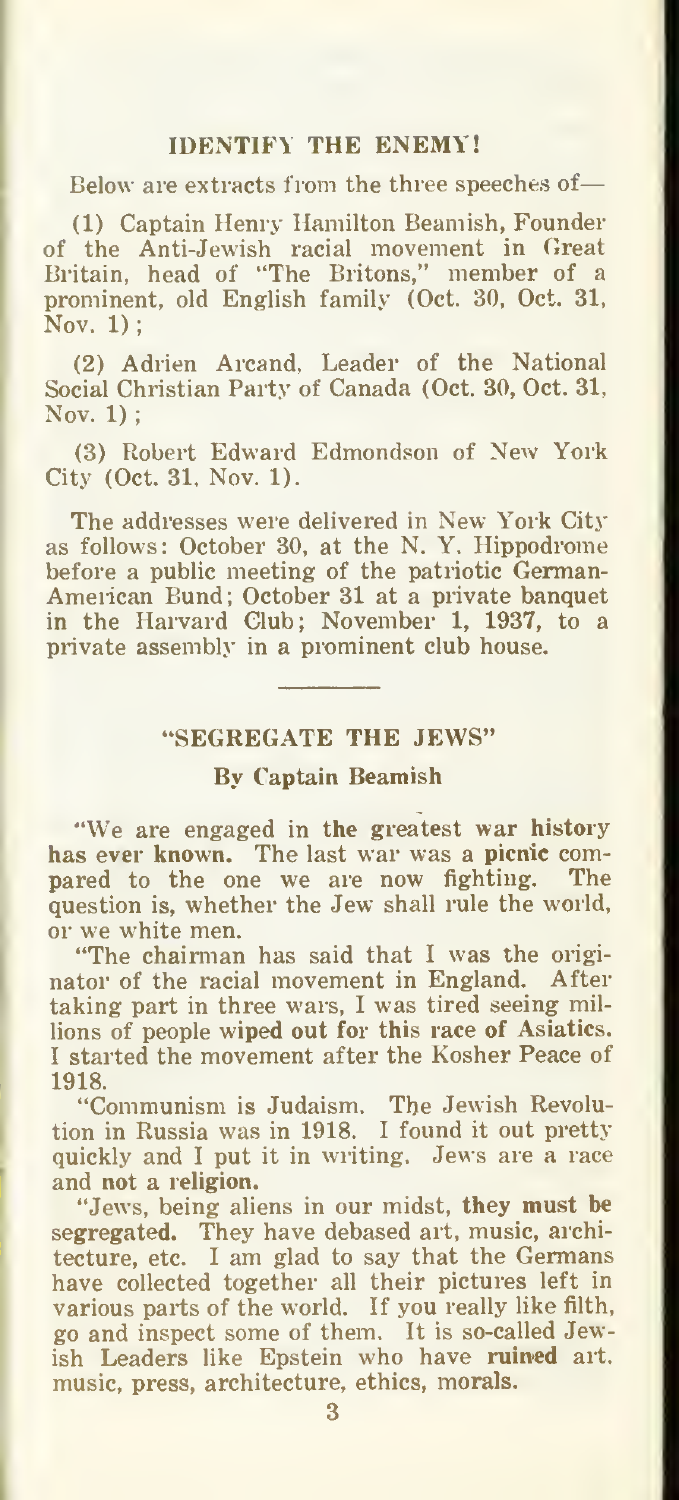"If not I am a lunatic, a criminal lunatic, something is radically wrong in the world today.

"The Boer War occurred 37 years ago. Boer<br>means Farmer. Many criticized a great power like<br>Great Eritain for trying to wipe out the Boers.<br>Upon making inquiry, I found all the gold and<br>diamond mines were owned by Jews; tha stein controlled gold; Samuels controlled silver, Samuels controlled oil ; Baum controlled other minerals, and Moses controlled base metals. Anything those people touch they inevitably pollute.

# THE KOSHER PEACE OF <sup>1918</sup>

"The world condition up to 1933 was perfect for the Jews. The position in England was perfect<br>for them. At the Kosher Peace there were so

many Jews that they had to have Kosher food. "Up to 1933, Russia, France and other nations were politically Kosherized; England was going perfectly—all on complete Bolshevick architecture. Spain, with Prima Rivera, was really Judaized.

"Conditions were the same in Germany until the Great Leader came through. It may interest you had named a name in three letters—'JEW'. When<br>I got there I learned that the whole movement in Germany was for labor. Jews are not laborers.<br>The movement in Germany was and is for the working class, the one great asset to Germany and the entire world.

"What we have to realize today is that the Jews<br>are working overtime to bring on another war. The position is serious. They tried their utmost in Spain. The movement having failed there, they have shifted to Shanghai, where there are 7,000 Jews—refugees, lawyers, doctors and dentists now working day and night to bring trouble to the far east.

"There are very few newspapers not owned or controlled by Jews except in the countries that have named the Bolshevists as the enemies of<br>mankind. The newspapers never attack Koshar The newspapers never attack Kosher France, Belgium and England.

"I was in Rome when Mussolini saved Italy. In Germany war really began in 1918. <sup>I</sup> was there during inflation, before and after. Germany has been re-bom. It is a new country. <sup>I</sup> have never seen such a remarkable difference.

"In discussing the Jew question, we must be race conscious of the fact that we are white people. We must not mix race with religion.

"The answer to the problem is to be found only in one of three ways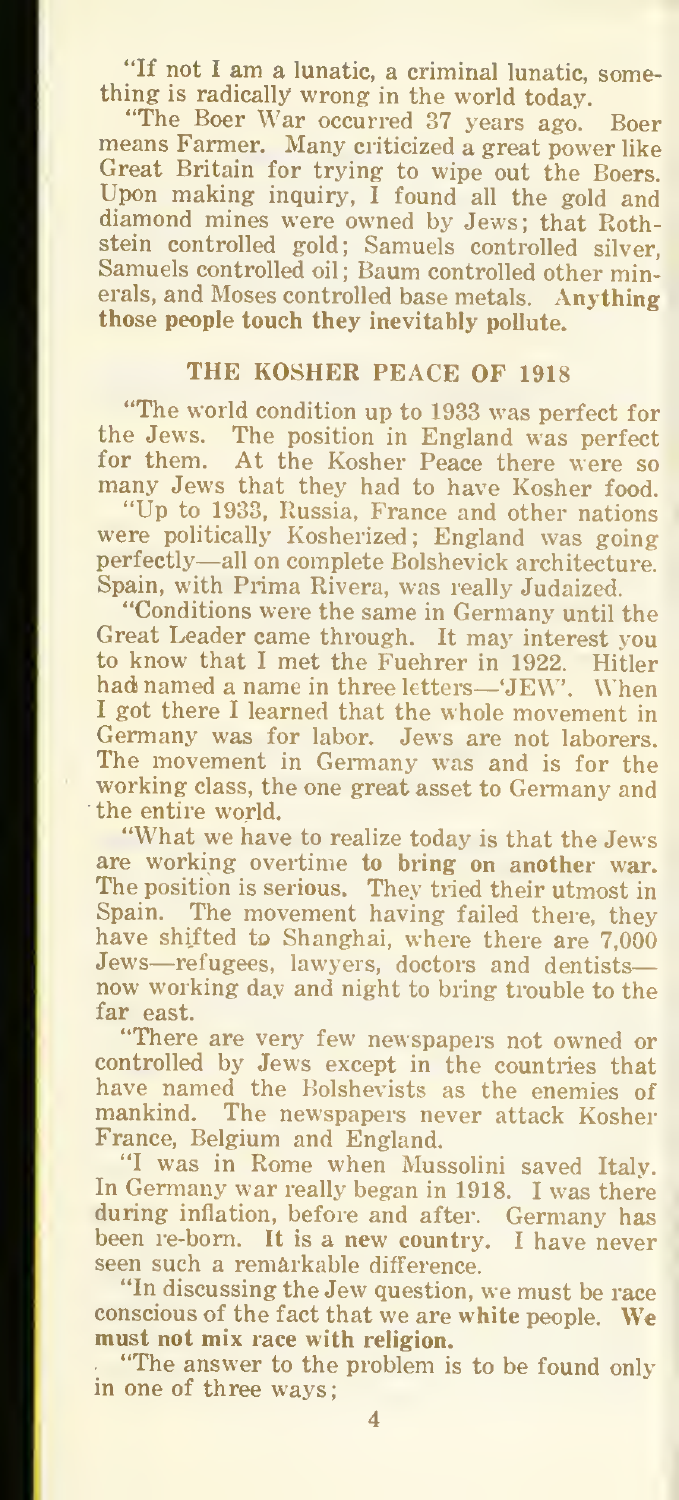- (1) Kill them, which is out of the question.
- (2) Sterilize them, which is out of the question.
- (3) Segregate them—and there is only one place, Madagascar."

# A MORAL COURAGE FIGHT

"I have only been here a few days, but a few points strike me. <sup>1</sup> spent some time in your East side having a look at the ghettos of this country. <sup>I</sup> have been in many countries, but must say that conditions in New York are perfectly appalling to me.

"The whole essense of this fight is moral cour age. Edmondson is a great fighter. Large numbers of people will die for their country, but few will live for it. It is infinitely better to live than to die, as the leaders have done in Germany.

"When Lord Kitchener was asked to go to Russia to reorganize the Russian army, his boat, the S. S. Hampshire was torpedoed, and a meeting was held in London on the question of how Lord Kitchener met his death. No one dared speak. Not one speaker would tell the audience how Lord Kitchener met his death. Had he lived the whole war would have changed.

"At the Kitchener meeting in London three speakers spoke, but not one dared name the enemy. The first two rows of the audience were filled with brass hats. The speakers merely spoke of some mysterious thing. This is what I had to say: That <sup>I</sup> was a private; that it was against regulations to talk on political matters ; that <sup>I</sup> noticed in the first two rows all were soldiers. <sup>I</sup> challenged the war office to court-martial me for what <sup>I</sup> had to say. Anyone would know why Kitchener met<br>his death, if he could spell JEW. Lord Kitchener was murdered by Jews and Jew Finance. I told them that if they wanted to know more they should ask Lord Rufus Isaacs, Chief Justice of England—and then said good night.

#### WORLD RUN BY JEWS

"First know your subject, and then have the moral courage to say so. In my nine libel actions that was the whole point. <sup>I</sup> have arrived at the age of 64, and am stillliving. You must get at the truth.

"I regret that <sup>I</sup> cannot be here for the Edmondson trial on November 15th. Whether Mahoney on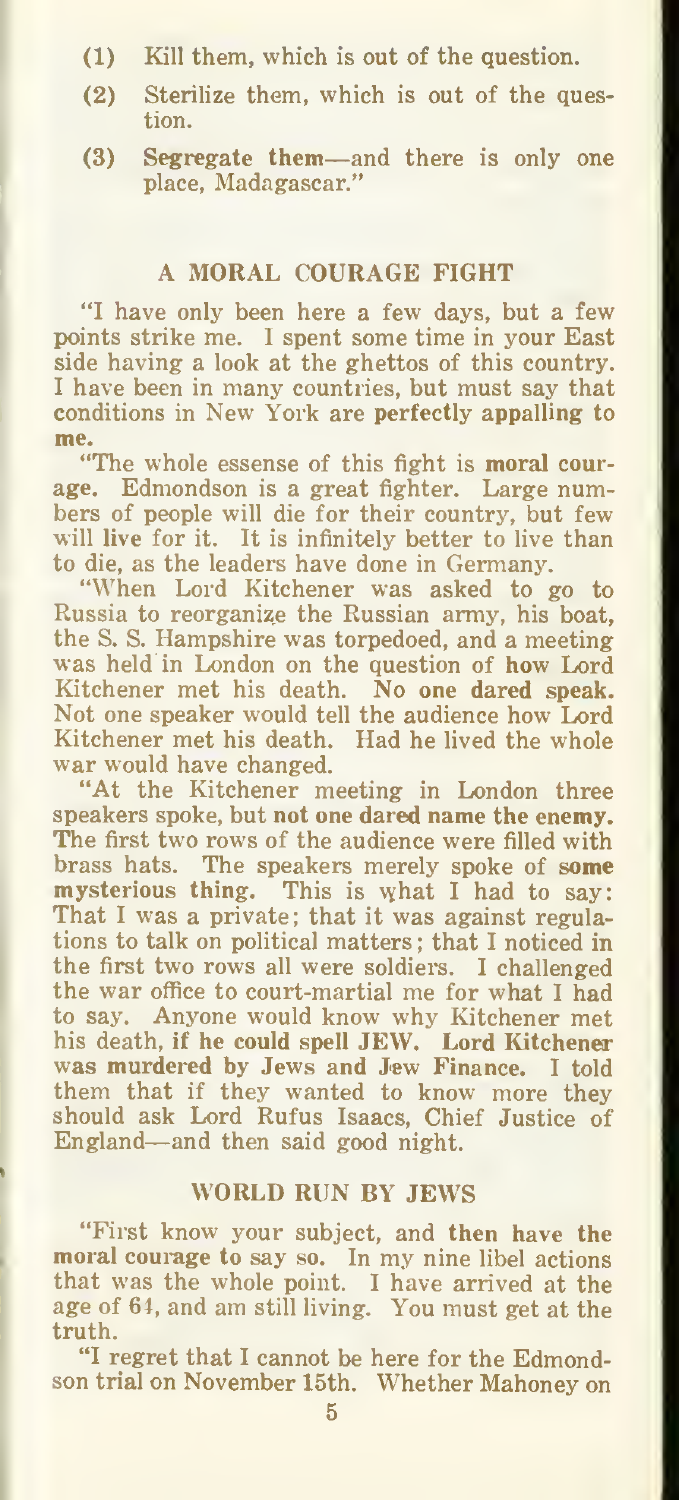one side, or LaGuardia on the other side, wins the election, the telegraphic address for both will be "Kosher." Please do not think you have a monopoly on Jew control. England, Belgium, Fran**ce,**<br>etc., are now run by Jews. If you have never r**ead** the Protocols, you know' nothing about the Jew question.

"Every man should be fined for saying "anti- Semitic." The Arabs are Semites and they have been standing up against the Jews. In 1848 the word "anti-Semitic" was invented by the Jews to prevent the use of the word "Jew." The right word for them is "Jew." We are not against the Syrians, Armenians and Arabs, all of them Semites let down by the "kosher" power behind England.

"The real war began in Germany in1918 when they had the "kosher" peace terms. It is the power behind. The Jew's make the wars. The Jews manufactured Bolshevism and inflation. The question of money is only the question of the Jew's manipulating it. The Jew will inflate it or deflate it at will. Why is it done? To wipe out the upper and middle classes. It is the Jews who preach Communism for us, and who spread social ism, bolshevism and anarchy. Then the Jew issupreme.

### JEWS AND REVOLUTION

"I met Emma Goldman at <sup>a</sup> Red meeting in New York. <sup>I</sup> asked her who organized the revolution in 1917, and to tell me whether Jews are behind the Spanish revolution. She. answered that the Jews have been persecuted in Spain and are behind the revolution there today. <sup>I</sup> asked "Are you a Bolshevist? She answered: 'I am an Anarchist.' Those are the steps, socialism, bolshevism and anarchism.

"Do not allow any religion to cross the trail. In the fifteenth century the King of Spain, Ferdi nand said to the Jews: 'You must all leave Spain unless you become Christians.' All doors soon had crosses put on them, but after four hundred years they have not become proper nationals in that country, any more than they have in France or any other country. Therefore, do not let any religious question cross this trail.

"1 implore all of you to be accurate—call them Jews. There is no need to be delicate on this Jewish question. You must face them in this country. The Jew should be satisfied here. <sup>I</sup> was here forty-seven years ago; your doors were thrown open and you were then free. Now he has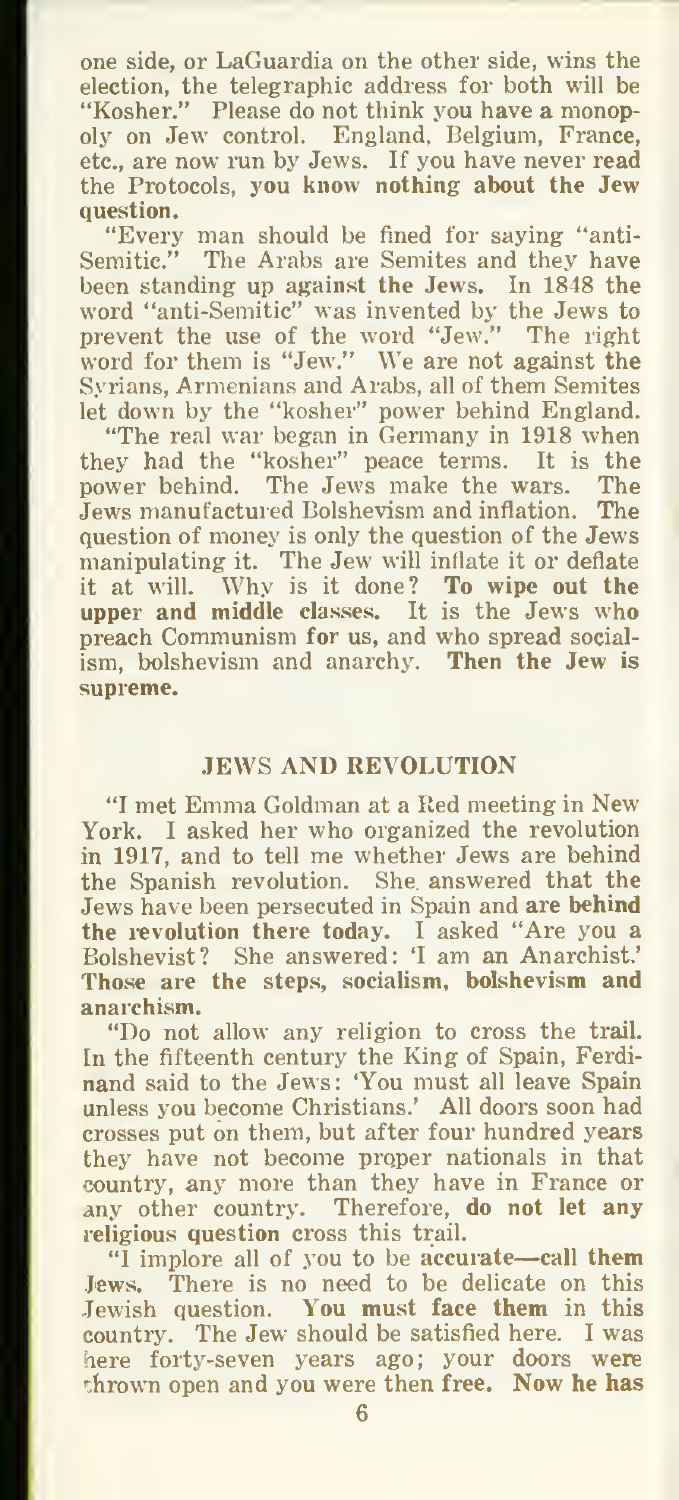got you absolutely by the throat—that is your reward.

—

"You people must be alive to the race question. <sup>I</sup> have nothing against negroes, but <sup>I</sup> don't believe in crossing blood. The Arabs don't want to cross blood. In Nuremberg the laws say 'don't join the Jew.' <sup>I</sup> once visited a concentration camp near Munich. <sup>I</sup>tackled a Jew. Do you belong to a pure race? He answered: 'Yes'. Then <sup>I</sup> asked 'Why then do you object to the Germans keeping their race pure?' If you ask that question in England they say you are a Communist.

"Who rules Russia? How do you account for the fact that out of 550 commissars in Russia only 17 are Russians ? The white man's country should be run by white people.

"You must have leadership — not dictatorship. In England there is not a soul we would follow. You must get a leader and define definitely what you stand for.

If Jews are &% of the population, they must be allowed only that percentage of lawyers, doctors, etc. There must be no false persecution charge because of religion—-that is an absolute lie. <sup>I</sup> went to church after church in Germany, and to the Salvation Army in Hanover, and found no persecution.

"The first time <sup>I</sup> met Hitler <sup>I</sup> asked 'In the event you come into power what will you do with the Jews in Germany?' He replied 'I will send them all to the allies.' That will not cure it, nothing but segregation will.

The Jew is the same today as in the days of Pharoah, a microbe in the body politic of any nation. He must be handled accordingly. When people begin to suffer they will collect and ask: 'What are we going to do?' How many countries are not tired of Judaism? The whole world is dissatisfied today.

"I have discovered the spot for the segregation of the Jews. It is the only place in the world Madagascar. The map ofthe island shows it to be 1,000 miles long, and it will hold 100,000,000 people. Segregation is the solution of our problem, and there is the place for segregation of the Jews."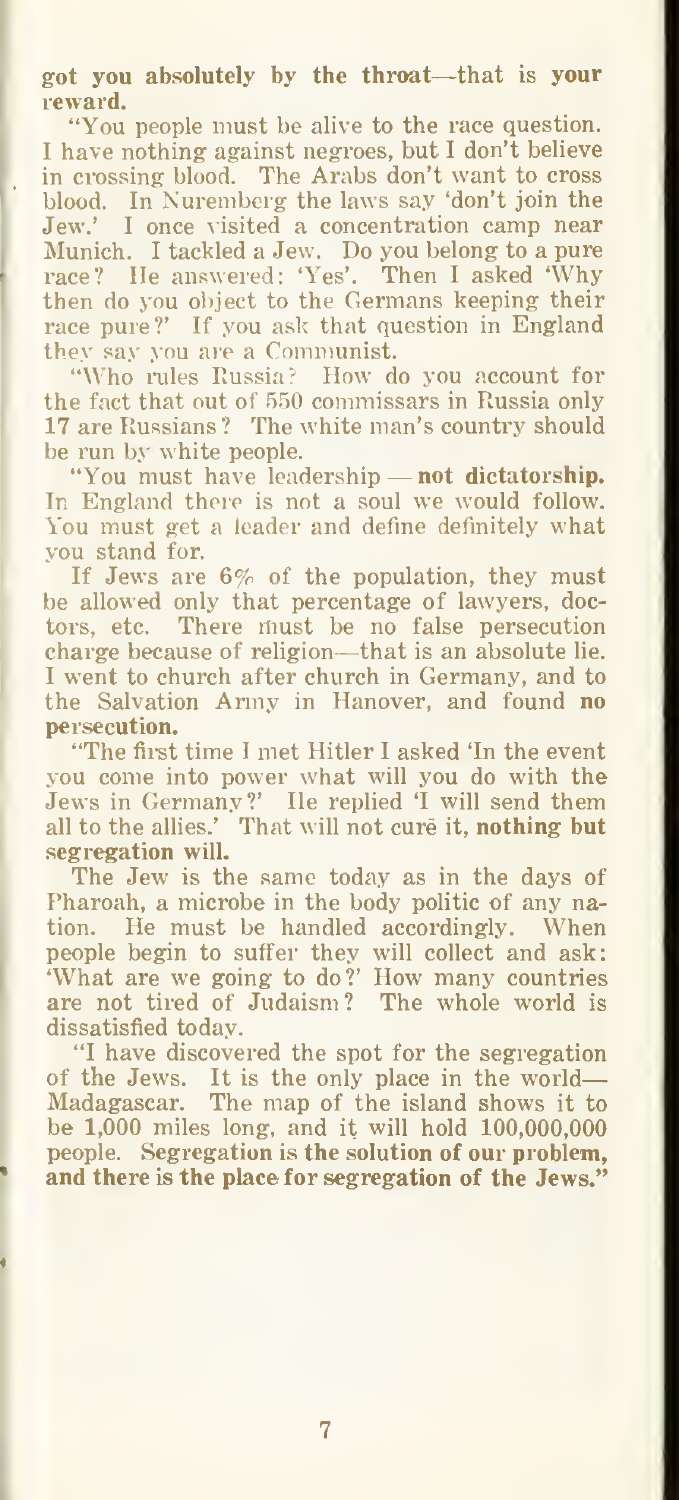# A JEWISH CRIMINAL PLAN By Adrien Arcand

'"I think that all of us here are fighting Communism. I do it politically, by Fascism. For I am a Fascist and am proud to be and to say it. <sup>I</sup> am a leader of Fascists and am proud of them.

(Editorial Note: Webster's New International Diction ary defines origins as follows: "FASCISM—FASC1STI: An Italian organization, STRONGLY LOYAL AND PATRI-OTIC, formed for opposing ALL RADICAL elements in the country, as BOLSHEVISTS, COMMUNISTS and the like. Elsewhere, as in Great Britain, Bavaria, Mexico, etc., a similar organization, usually STRONGLY NATIONAL-ISTIC and ANTI-SOCIALISTIC.")

"Many times <sup>I</sup> have read in the press of this country and of my own, in all manners of titles, that <sup>I</sup> am a Nazi and in the pay of Chancellor Hitler. So was it said of my good friend Beamish. Well, Mr. Beamish began his work 40 years ago, and since Chancellor Hitler is 44 years old, Mr. Beamish must have begun to receive Hitler's money when the latter was only <sup>4</sup> years old! It shows the stupidity of the people who can find just that answer to the broadcasting of truth.

"Being not a German nor in Germany, <sup>I</sup> cannot be a Nazi. And <sup>I</sup> am no more in Hitler's pay than the great Edouard Drumont of France who fought the same fight for 50 years; no more in Hitler's pay than dozens of general and local councils of the Church that had to legislate in Christian self defense against the Jews ; no more in Hitler's pay than the great Edward the First of England who expelled the Jews from his country in order to save it; no more in Hitler's pay than the great French kings Philip the Bold, Philip the Handsome, Charles VI, Saint Louis and Louis the XIV, who had to defend their people in the same way; no more in Hitler's pay than the great Pharaohs, Caesars and other princes of history, namely Saint Stephen of Hungary, Isabella and Ferdinand of Spain. Like them and like many of you, my friends and <sup>I</sup> are only patriots defending their homelands and traditions.

# FIGHTING A FALSE FRONT

"We are all fighting communism and striving to save our countries from its terrible menace.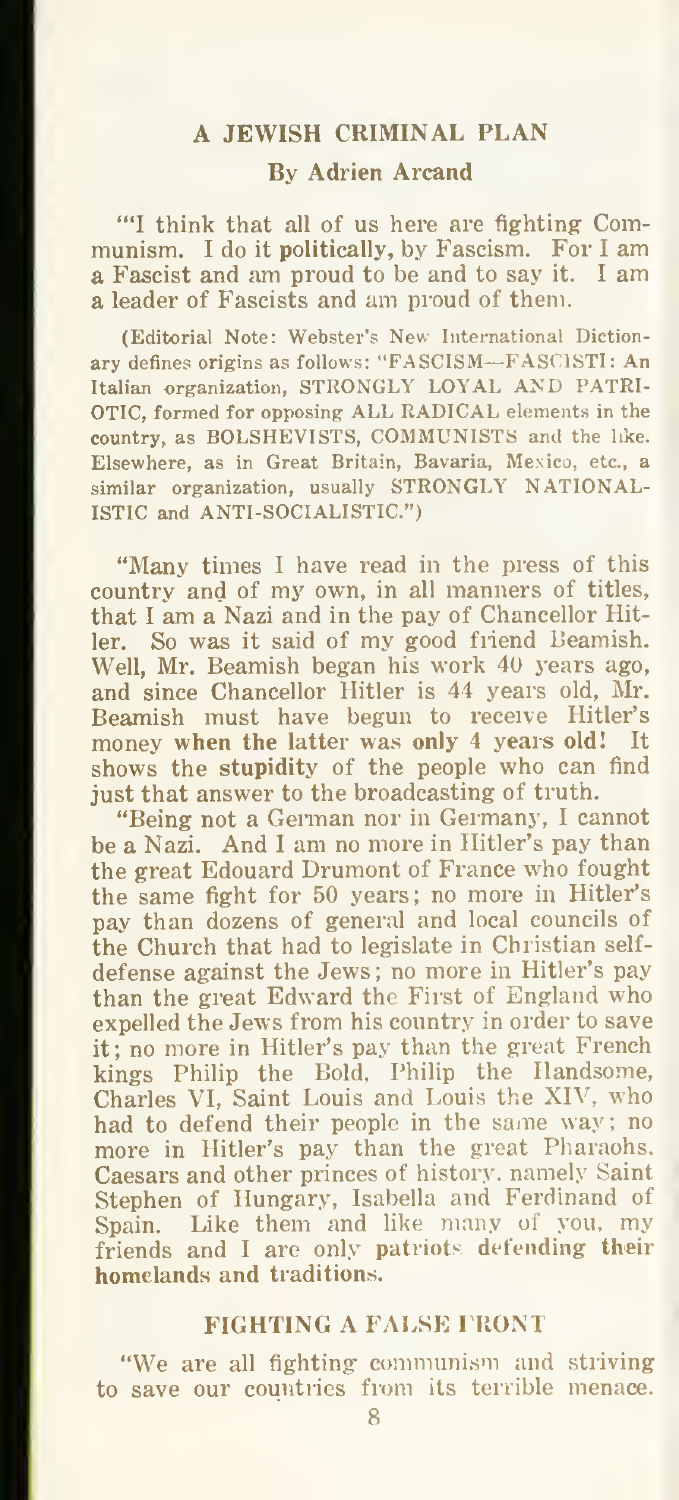Have you remarked that, the more Communism has been fought in the last ten years, the more progress it has made in our midst? There is a reason for it. It is because Communism has not been fought as to what it really is.

"Communism has been fought as an intangible whilst it is the most material thing in this world. People have done Communism the honor of treat ing itas a doctiine, a set of principles or ideas, whilst it is only the brutal destruction of all that we accept and acknowledge as doctrines or prin-<br>ciples.

cipies.<br>"And we have been riding on clouds, far up in the air, whilst the enemy was carrying on his destruction on the ground. That is what he wanted—that we lose our time in intangibles and clouds, in philo sophical discussions, so that he could be less disturbed while doing his devilish work.

"Communism is no doctiine, no set of principles. It is but a criminal plan, a vulgar scheme. Com munism is a crime against God and mankind, and as in all other crimes, we must ask: Whom does the crime profit?'

"Did Russia or the Russians profit by the de struction of Russian religion, Russian traditions, Russian property, Russian intelligentsia, Russian treasures and property, Russian family life? The same questions for Spain and the Spaniards.

"No, those countries and peoples could not profit by such destruction, and by the annihilation of what their fathers and forefathers had built for hundreds of centuries. Who did profit by it all?<br>THE JEW!

"It is not by hazard that only Jews can be found as inventors of Marxism with its great prophets: Karl Marx, Engels, Ferdinand Lasalle, Liebnecht, etc. It is not by hazard that wherever Marxism comes to power, Jews also im**mediately come to power.** In Soviet Russia, out of 550 higher officials, **the state** 88 per cent are Jewish.

"When it came to Mexico, we saw enthroned the Jews Calles, Hubermann and Aaron Saenz; in Spain we saw Azana and Rosenberg; in Hungary we saw Bela-Kun, Szamuelly, Agoston and a dozen other Jews; in Bavaria, we saw Kurt Eisner and a host of other Jews; in Belgium, Marxian Socialism brought to power Vandervelde alias Epstein, and Paul Hymans, two Jews; in France, Marxian Socialism brought forth the Jews Leon Blum (who showed so well his Jewish instincts in his filthy book 'Du Mariage'), Mandel, Zyromsky, Denain and a whole tribe around them ; in Italy we had seen the Jews Nathan and Claudio Treves.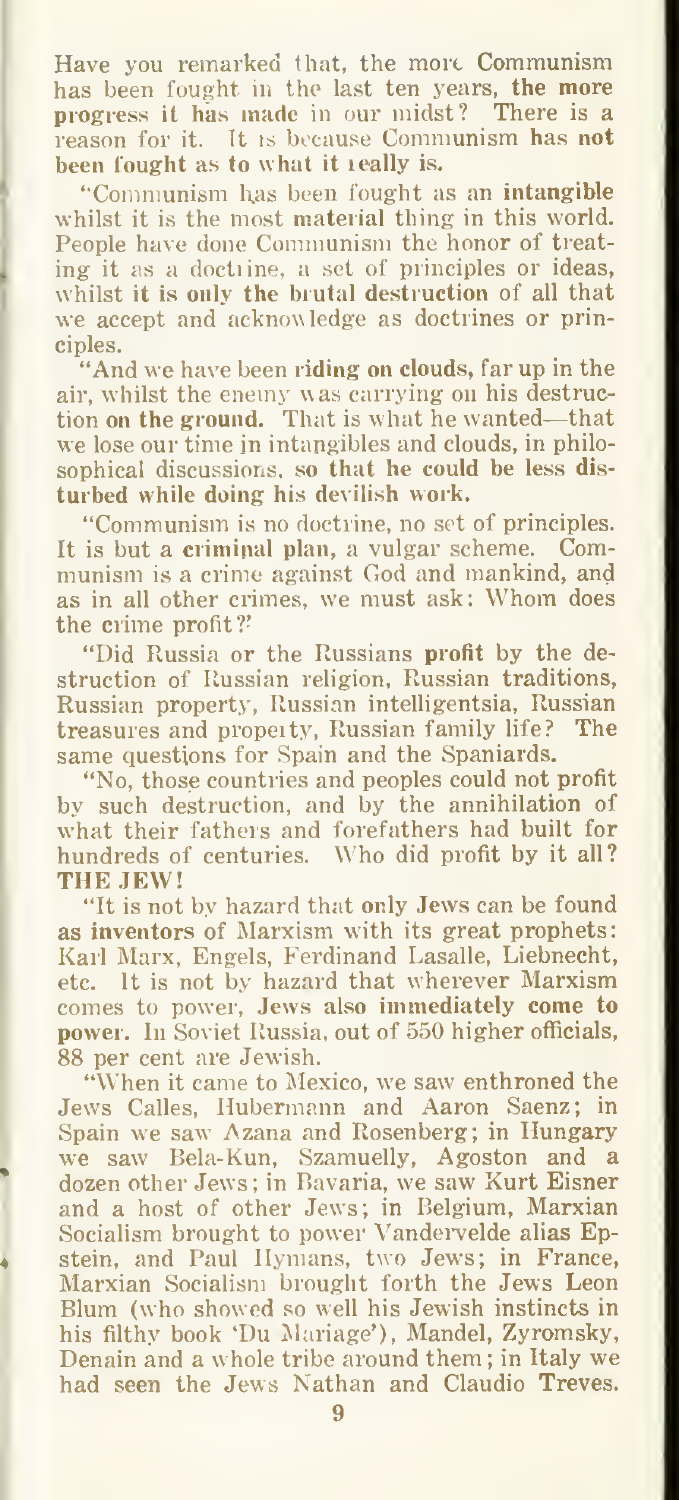Everywhere, Marxism brings Jews on the top— AND THIS IS NO MERE HAZARD.

# HYPNOTIZING THE GENTILES

"Jews, in all their sacred and profane books, fanaticize themselves with the idea that they are 'The Chosen People' ; that the whole world belongs to them by birthright; that all Gentile races were made tobe servants of Israel ; that Jews must and will some day own the whole wealth of this planet.

"Ilow are they to get that wealth? If they use force, they know well that they will be repelled by force.

"So, they have invented a devilish scheme, perfidious and hypocritical, in the very Jewish spirit.

"And when that scheme is well absorbed by the naive peoples who don't see through it, those peoples will BY THEMSELVES, of their own free will, renounce all their property and inheritance, their instruments of production and distribution, industries and commerce, lands and buildings—and they will keep just their trousers until that day when the Jews have turned them all into nudists.

"And when we have done away with our riches into the hands of Jews reigning supreme over us, we will easily do away with our moral wealth: hierarchies, classes, family life, morals and ethics; and when we have no more moral wealth, we will do away with our spiritual wealth, religious and national faiths.

"So that in the end, we will all be just a herd of Goyish cattle without any material, moral or spir itual wealth, with no other laws than Terror to lead the herd—with the Chosen People ruling the Gentile servants of Judah.

"There is nothing else in Communism—a Jewish conspiracy to grab the whole world in their clutches; and no intelligent man in the world can find anything else, except the Jews, who rightly call it for themselves a 'paradise on earth.'

"Jews are eager to bring Communism, because they know what it is and what it means. And when a Gentile happens to figure prominently in the scheme, as Stalin, for instance, he is all mixed up; for the pure essence of Jewish scheming can not pervade a White man's brain perfectly. This explains why Stalin has to shoot so many people in Russia, the 'paradise' of confusion and blood. This explains why, as soon as a man starting from below has become a marshal, he betrays his own army; when a man has become an admiral, he betrays his own fleet; when aman has become a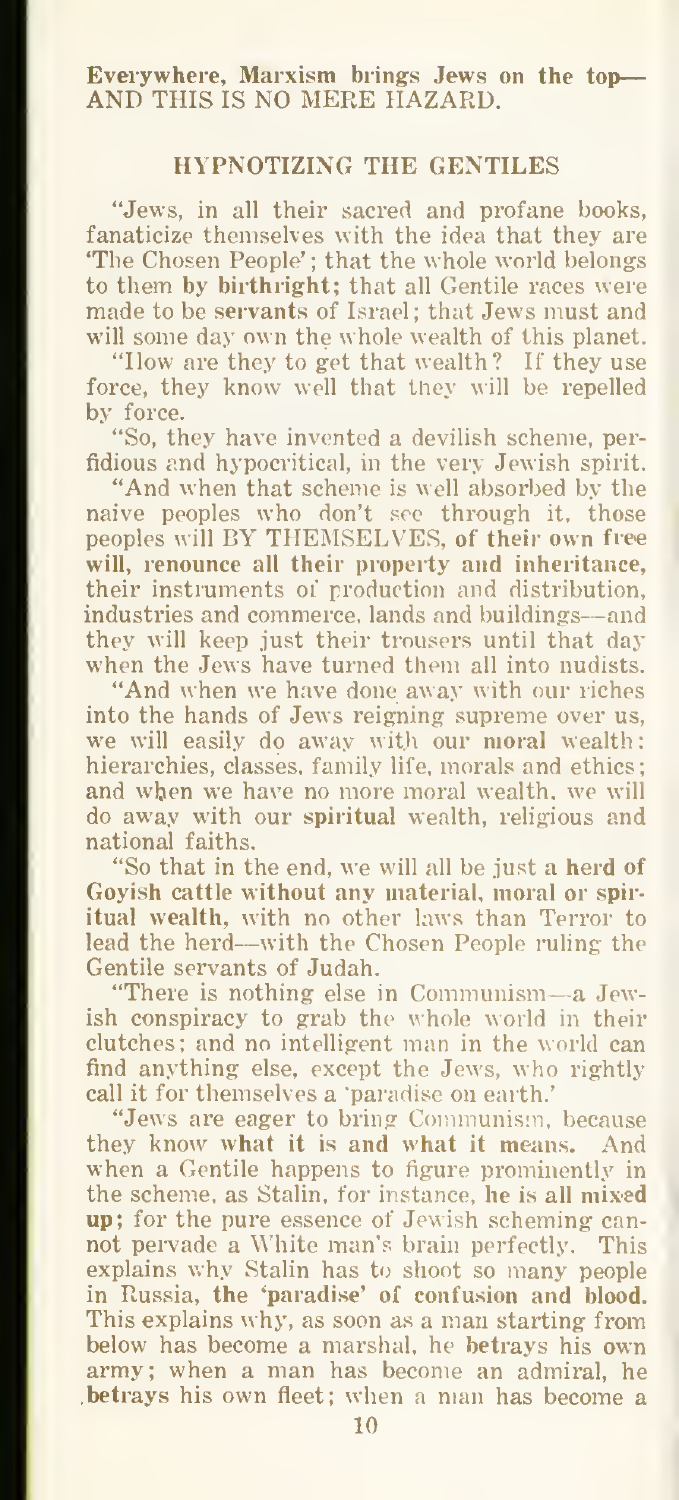president or prime minister or commissar, he be trays immediately the State that has given him the highest honor, influence, prestige and salary.

# AN ALL-FOR-THE-JEW PLOT

"It is because Communism has not been fought for what it really is—<sup>a</sup> Jewish scheme invented by Jews, propagated by Jews, financed by Jews, led by Jews, profitable only to the Jews—that it has progressed against all opposition to it. We have fought the smoke-screen presented by Jewish dialecticians and publicists, refusing to fight the inventor, profiteer and string-puller. Because Christians and Gentiles have come to FEAR the Jews, FEAR THE TRUTH, and they are paralyzed by the paradoxical slogans shouted by the Jews.

"One of these slogans is 'TOLERANCE', which is the basis of the other slogan 'No race, color or creed discrimination.' The Jew has only to yell 'TOLERANCE', and the whole of Gentility immediately becomes paralyzed.

"But what is Tolerance? It is a word used only for evil. Can you tolerate Virtue, Good, Justice, Beauty? No, because they have rights by and in themselves. They exist by right and not by tol erance.

"On the other hand, things that have no rights, as an epidemic of vice, a fault, a defect, we tolerate. We usually say: 'The man is again late at his work, we tolerate': 'He still is drunk, we tolerate'; but we never should say it of bad things.

"So, when Jews come along yelling 'TOLER-ANCE', we must take into account that it is be cause they cannot say : 'My rights.' For, the anti- Christian Jew has no rights in the body Christian: the anti-national Jew has no right in the body national.

"And to make us forget those things, the Jew puts us asleep with his second slogan imposed by him everywhere: 'No race, color or creed discrimination.'

"Did you ever ponder over what that means ? It means: do not discriminate for your own race and Don't affirm it; forget it; so that at the same time you will have to forget that the Jew is of another race and faith, both inimical to yours.

"In consequence of it all, we have seen a handful of anti-Christian Orientals conquer political, economic and social power in Occidental Christian countries.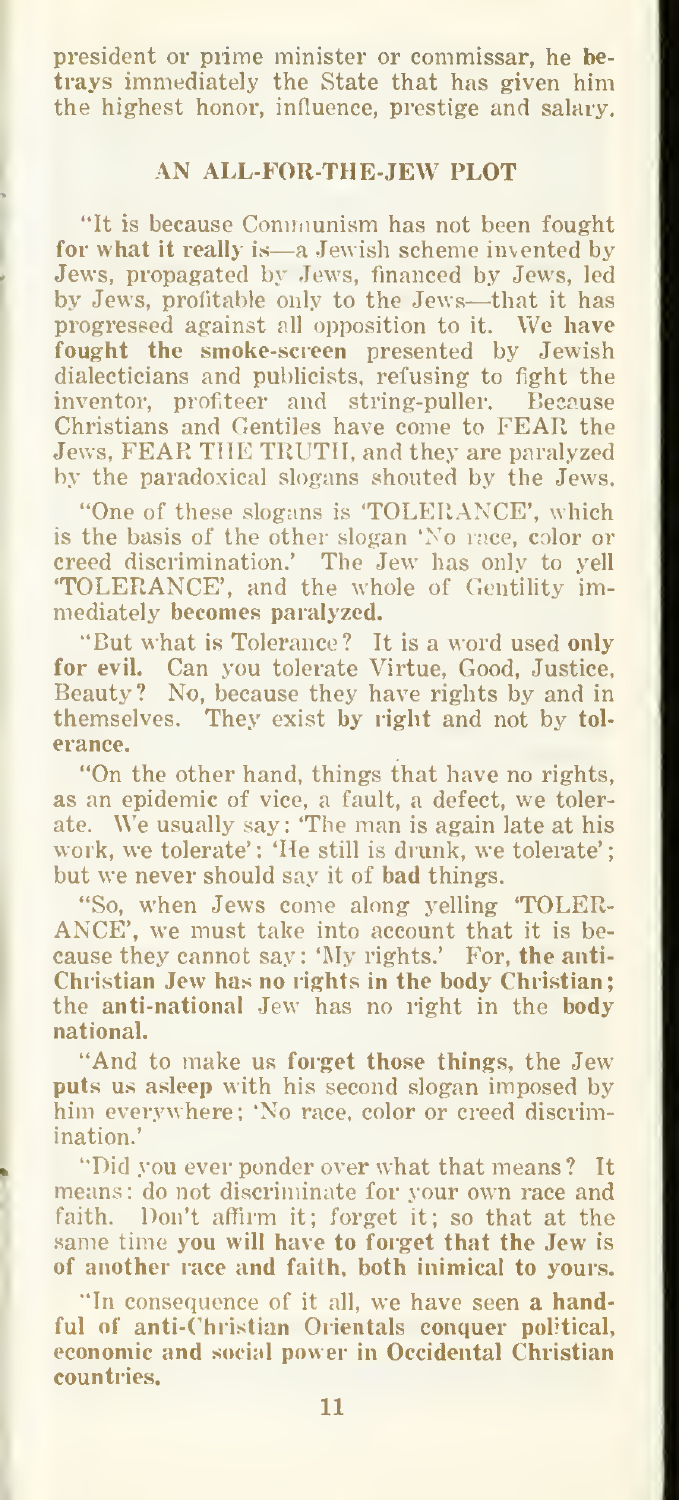# OF WHAT ARE WE AFRAID?

"It is about time that we all awake, before we are completely enslaved, that we cease to tolerate evil ; to forget what we are through non-discrimination. And in this most dangerous epoch, our duty is to rise and shout without fear in our own countries: 'WE ARE WHITE MEN; WE ARE CHRISTIANS!' And act accordingly!

"Otherwise, we are doomed, ripe for enslave-<br>ment. This we Canadian Fascists shout in our This we Canadian Fascists shout in our country ; and if the Jew is not satisfied, he has but one thing to do—go back where he came from.

"I have seen pei version and immoral ty sold on your very side-walks. If you dare complain, some one will shout: Tolerance!' and it will be enough to have the complainant called 'an intolerant obscurantist of the middle-ages.'

"That is what in Canada they say we Fascists are. <sup>I</sup> admit that the middle-ages were dark, but for the Jews only, who were parked in the Ghettos for the self-preservation of nations. There it v as dark for the Jews, who could not circulate as toxic microbes in the body national of countries.

"But it was, outside the Ghetto, the most en lightened epoch of mankind. The middle-ages were the ground on which was prepared the highest world efflorescence in philosophy, literature, painting, sculpture with its gorgeous Gothic style; an orderly social world wherein employers were human, employees happy, wherein no revolts nor strikes were known.

"And when the ideas of Tolerance broke down the walls of the Ghetto, the Jew could circulate in the body nationals, and his influence was felt immediately. Classicism immediately fell down to romanticism, a sentimentality born on the Wail ing Wall; sciences were polluted; and, as an in stance, we saw' base and vile pornography become an 'academic science of sexology' with a Freud; philosophy became a science of doubt and negation, with the Jewish sceptics; art became naturalism, modernism, futurism, Picassoism, savagism, ab stractism with a herd of degenerate Jews.

"And do you see the average effect of it to day? Listen to your own children, the heirs of those who have brought music, the most human art, to such heights of splendor and beauty. They have not gone on higher up—they have been drag- A ged to the lowest levels.

# JUDAISM OF OUR YOUTH

"And everywhere we hear our beautiful White Christian youth sing such stupid and savage music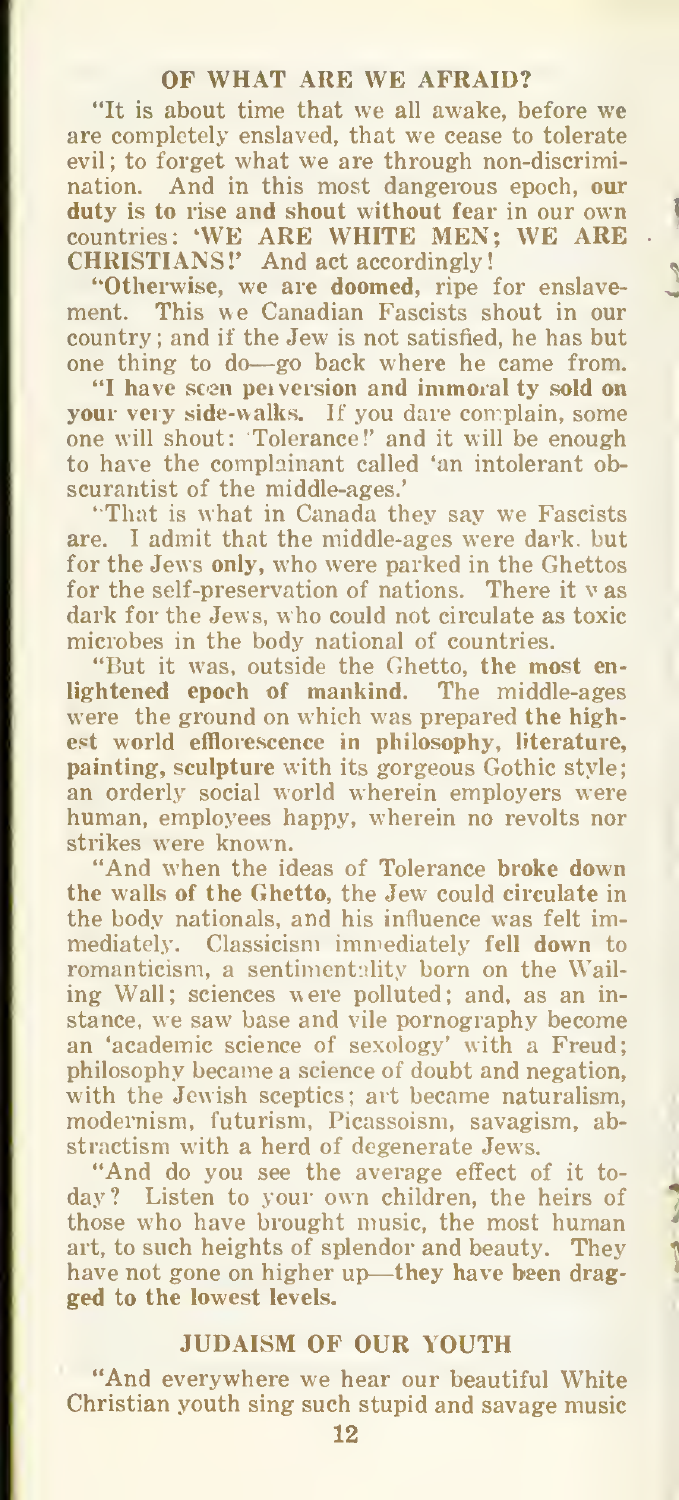that no intelligent words can be written for it; they go on for whole half-hours mummering: 'Da dada-da—dada-da-da,' or Boop-a-boop-a-boop-aboop.' They are Judaized, as the whole world has been Judaized, in nearly everything—materializ**ed.** And the Jews call it 'the century of progress,' 'the age of advancement!' Out of the Ghetto, they have ghetto-ized the whole world.

"The world is not brought to Communism 'just like that': and people won't renounce their propelty from night to day. There were long preparations for that stage.

"It began with the so-called democracy—which has never been democracy—brought by the Jews through the Illuminati one hundred and fifty years ago.

"With the party system, nations and national power and authority were split into two vast bodies which insulted each other, fought each other, tore each other. It was the beginning of national division, disunion, dismemberment.

"The treasure of the nation became just a butterplate or pork barrel, preyed upon by alternating politicians. And the more politicians got out rich of politics, the more nations got poor and indebted. Alternating parties in power unceasingly fought among themselves and the Jews got in between and caught the best of other peoples' divisions and of the politicians' self-interest.

"Thanks to that system, Jews got control of the gold, with which they controlled the value and exchange of national currencies, making economic crashes and upheavels at will, ruining whole classes.

"They coordinated the First Internationale with Marx and Engels in Europe, Samuel Gompers inAmerica. (I have known personally the latter) Then they launched the Second Internationale, into which John L. Lewis isnow bringing all he can of the First. They organized the Third Internationale, with Trotsky and his gang of Jews; and then the Fourth or Anarchist Internationale, again with Trotsky, who now manages from Mexico the Red Revolution of this continent.<br>"Having a hold of the upper Internationale, the

GOLD one, they got a hold of the lower one, the proletarian; and they squeeze the bourgeoisie be tween the two, so as to eliminate the only remaining national forces of resistence.

# PUBLICITY CHANNELS CLOSED

"Through their international news agencies, they mould your minds and have you see the world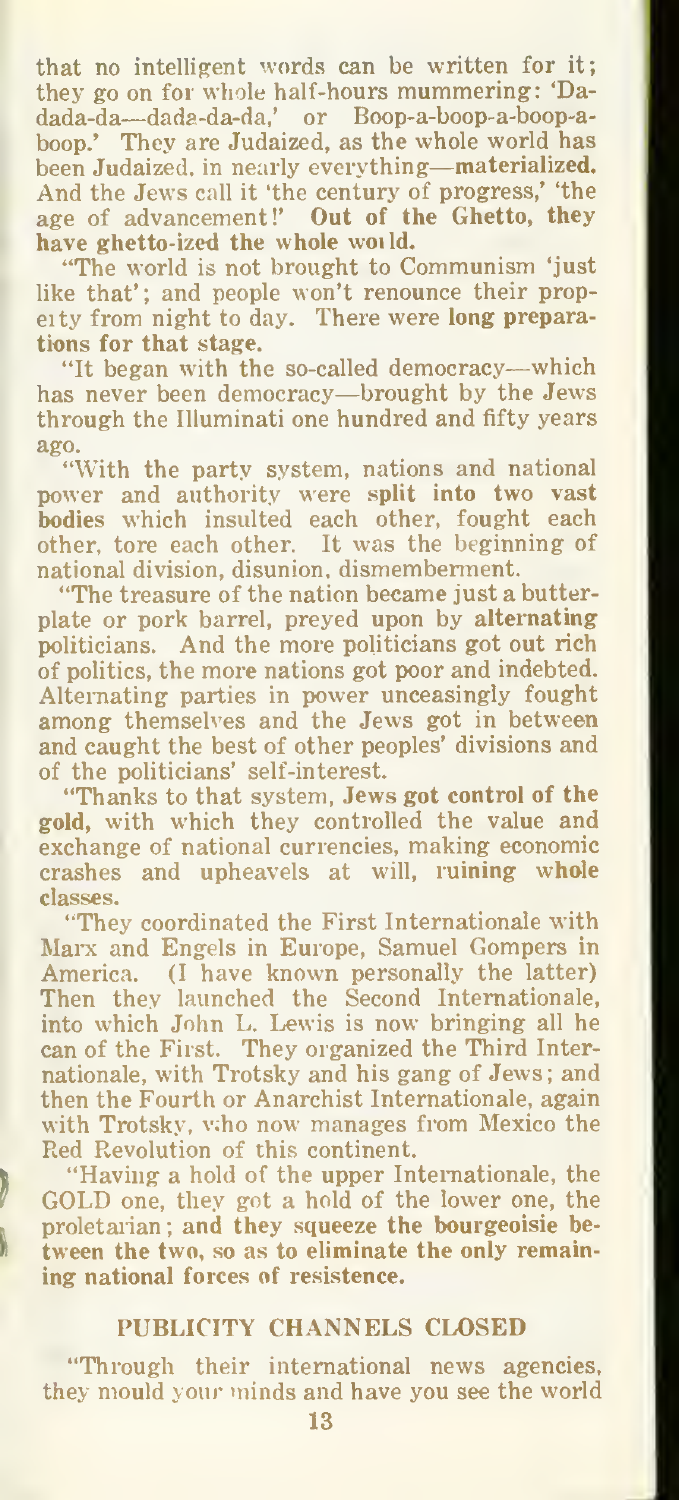not as it is, but as they want you to see it. Through their cinema, they are the educators of our youth—and with just one film, in two hours, can wipe out of <sup>a</sup> child's brain what he has learned in six months in the home, the church or the school.

"Since 1929, with the artificial crisis they pro- ^ voked, they have ruined more than one third of all owners—<sup>a</sup> willfully organized plan to propagate poverty, misery, despair, the very ground where ^ to sow Communism. They force Gentiles to suffer from the state through exaggerated taxation; to suffer from the family when a man can feed it no more; from property when an honest man is de prived of it—so that the Gentile will be better con vinced to renounce patriotism, family, property.

"On the first morning <sup>I</sup> was here, <sup>I</sup>wanted to know if Anarchism was strong in your city; for, when Anarchism has arrived, it means that the three other Internationales are ready to reach for their final goal. <sup>I</sup> found out that Anarchism is much more powerful than anyone would suspect. So, if you may save your country, <sup>I</sup> fear that you have but little chances of saving your city.

"It seems that no country, blinded by Jewish lies, will profit by the experience of others. The fate of Russia did not prevent Hungary, Italy, Germany, Spain from being torn asunder by the same plague; and if they were saved, it was in blood and ruins.

"In America, we have the same microbes in the national bodies of our countries. Let me give you an example: We inject ten men with typhoid fever bacilli; the first man on the first day, the second man on the second day, and so on. On the tenth day, we come back to see the first one. He is in agony, fighting miserably to save his life. Is he worse than the one who was injected only five minutes ago? No, they are in the same condition, save that with one the incubation has been fully completed. There is but a difference of time.

"The same is true of this continent compared to Europe: there is but a difference of time. The same microbes, the same poisons circulate in all the arteries of our national bodies; and when the incubation has taken place, we will have to face the same results.

"Are you prepared for them ? If one part of your people is being organized for destruction, is the other part being organized to repel it and win? That is your question to answer. <sup>1</sup> only wish that you may multiply the good microbes, so that they are in sufficient numbers to save the body national when the great fever comes in.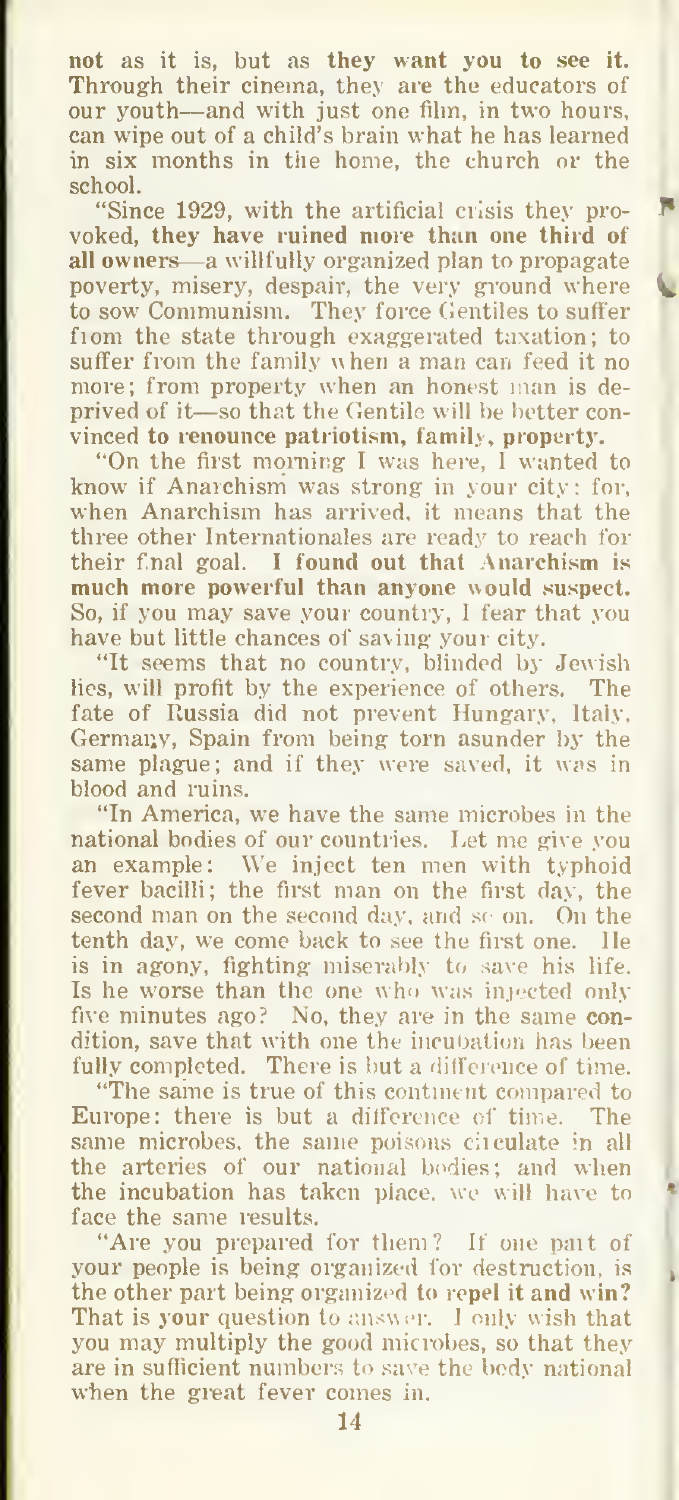# COMMUNIZED ALREADY

—

"One of the greatest dangers is with those people who are sincerely anti-Gommunists, but who knowing it. They are against the deadly peril, but when you question them on their outlook on Power, Authority, Property, etc., they give you pure Marxian answers. Those are the people who, as in France and Spain, will vote for the apparently inoffensive slogans of a hypocrite 'People's Front.' If they are not taught the real truth—<br>that Communism is nothing else than a Jewish  $Conspiracy - TIIEY$  ARE LOST.

"Jews brandish everywhere the flag of 'liberty,' which ignorant crowds follow with ecstasy. Everybody is for liberty. But what and where is liberty to-day? It could be defined thus: a racketeer or a thief not being in jail, if we want to be logical with facts.

"It is no liberty for an honest n an to work chained by a Jewish organization;  $\frac{1}{1 + k}$  for a merchant or a tradesman to earn a hydig without paying a fee to racketeers of some sort ; no liberty for parents to let their children play on the streets subject to the danger of quick contamination; no<br>security for anyone uncertain as to whether he may be ruined in three months—if he will still<br>have his job in a month—if his business won't be ruined by a 'tolerated' cut-throat competition.

"There is only liberty to be polluted, demoralized. taxed to a point of spoliation and confiscation, deceived by propaganda, ruined by organized<br>crashes and crises, preved upon, exploited, robbed, ruired—under the aegis of the Golden Calf. "One of your great patriots once said : 'Give me

liberty or give me death.' <sup>I</sup> believe in more than that, for liberty is not a thing to be demanded, but to be worked for. fought for, WON.<br>"When a patriot can no more mention the

enemies of his nation and faith without being arrested—as has happened in this city—it is time And if you don't work and fight for your liberty. as your forefathers did. with all the lawful means at your disposal, you will get death, without having to ask for it.

# JEW WORLD CONTROL 90%

"Jews control 90 per cent of the world and na-<br>tional powers. They have but one item more to get: POLITICAL POWER. They have the eco-15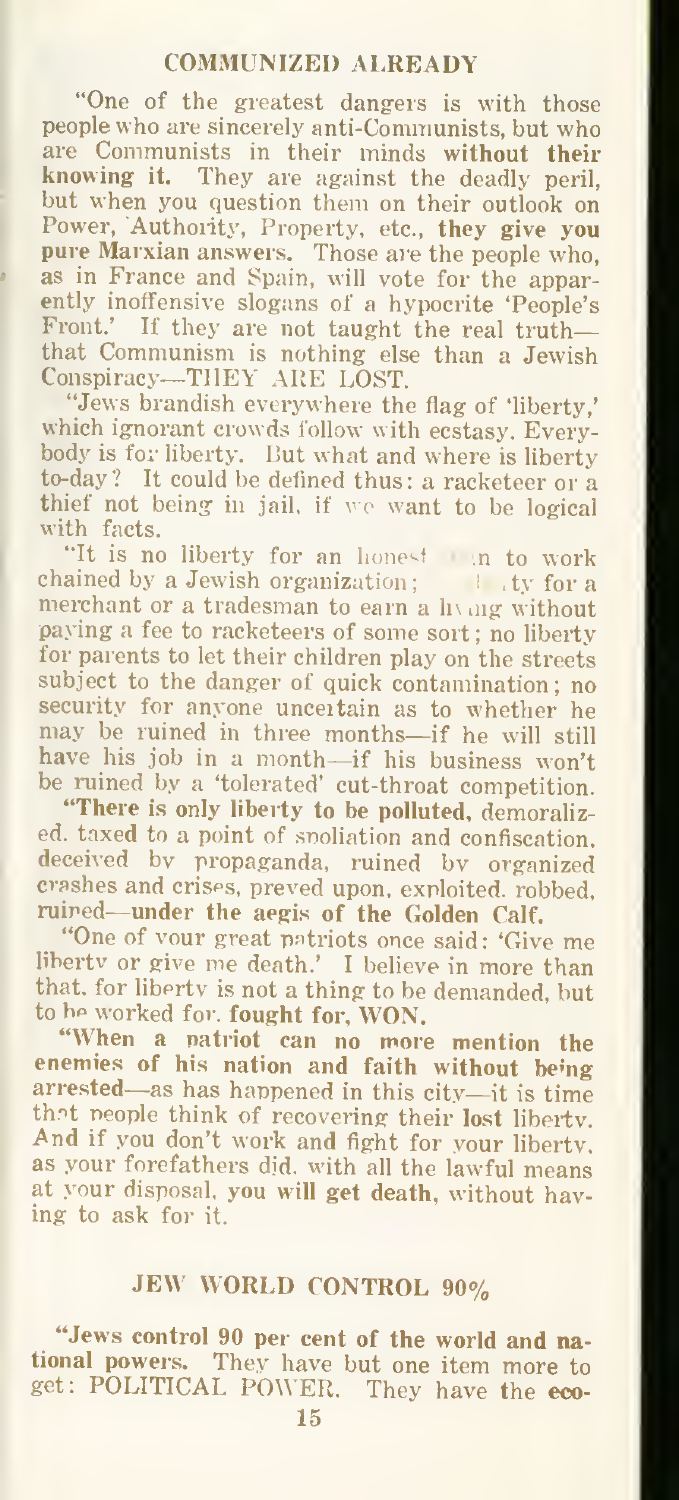nomic, that of propaganda, that of International<br>controls. AND COMMUNISM IS THE INSTRU-MENT FOR GIVING THEM THAT POLITICAL POWER.

"Never forget that Communism is a political movement aiming at political power; that it is dangerous only when it has attained that power; that it must be defeated in the political field by another political movement ready to never abdicate, compromise or capitulate.

"The old so-called democratic parties could not prevent the coming of Communism and could not prevent its rapid growth; they could not prevent its triumph. A NEW MOVEMENT ONLY CAN DO IT.

"Mussolini, Hitler, Franco, Salazar could never have saved their countries with the old system. Contemporary experience is so clear on that point that ignorance of it is equal to treason by its con sequences. Make it a political fight, for it is noth ing else in the enemy's conspiracy.

The political power will be used by him for the ultimate destruction ; but he must first have the political power.

"Get a new political movement, new political ideas, a new political organization.

"Provoke the coming of a political leader, defend him, follow him, fight with him. Out of your work, he will certainly come. Destroy 'politicianism' which has done such great harm and given away so much of our heritage to the Jews—-and be men political at last.

"None else than the great thinker, the man political, senses, feels and perceives the New' Times. At the Clock of Destiny, he hears the Hour calling for him, stronger than yesterday, weaker than to-morrow. And in the very moment that God has marked for him, he rises and an nounces to his fellow-beings the premonitory signs of his epoch. And, being not only a talker, he sets to work. On the anvil of his faith, with the ham mer of his blood, in the genius of his traditions, he forges the great Future that he has dreamt for his children, for the generations to come, for his people, for the land of his birth and his death.

# BEAMISH'S GREAT WORK

"I want to express my gratitude and profound admiration for my friend Beamish who, with his personal experience, has been my master in the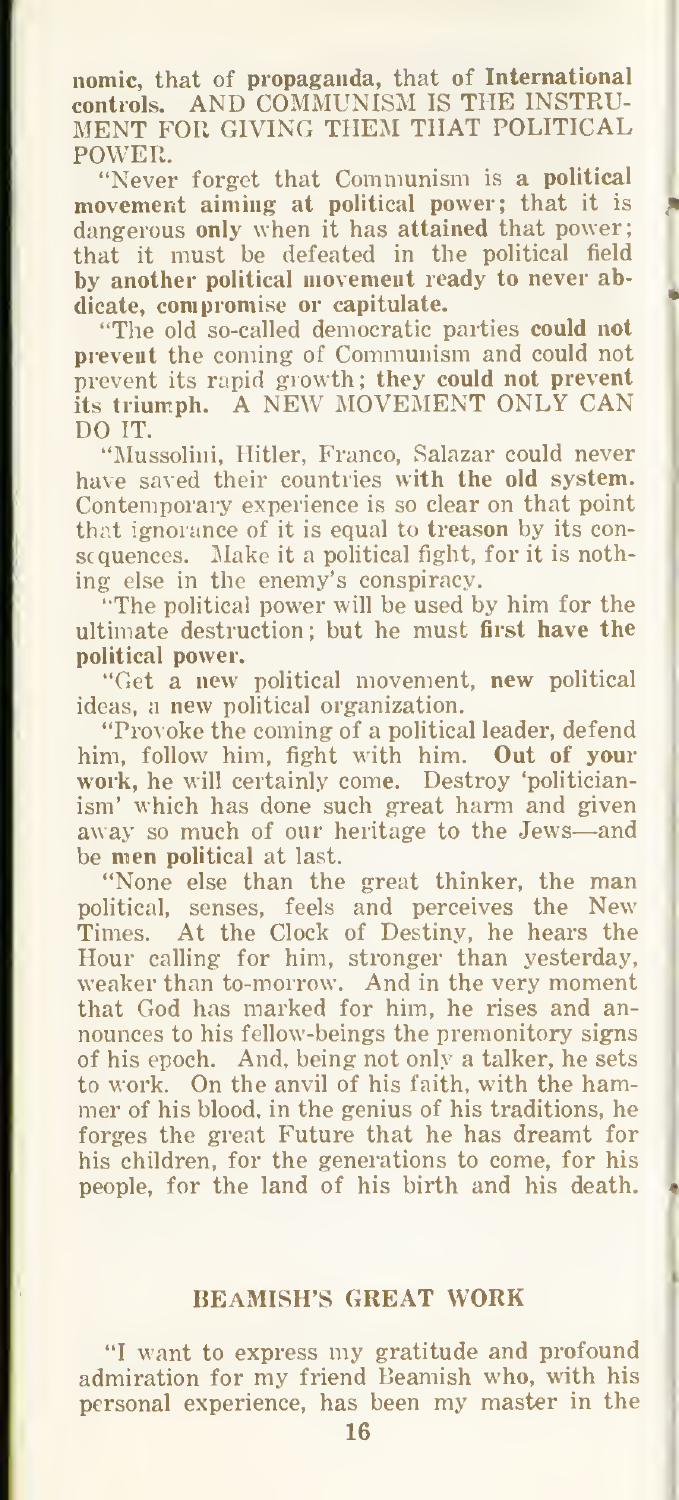mission upon which <sup>I</sup> am engaged. He has school ed me for the past seven years. <sup>I</sup> admire Beamish the more because he has been brought up in one of the greatest English families on the steps of the English throne. He could have had one of the finest careers in the higher ranks of England; but preferred to forget about himself and to look only for the release of civilization from the hands of Jews. Every place he has been received as Warrior No. 1, for the last forty years, in this great international movement.

—————

———

"You will have presently in your country the greatest opportunity ever presented to you a trial. <sup>I</sup> have had sixty law suits in the last seven years. Our movement has spent more than \$540,-  $000$  up to date to arrive at the starting point of a political movement. <sup>I</sup> have had many trials with Jews. I had to flee twice from machine guns in<br>Montreal. I have suffered in my printing plant three fires and complete destruction of linotypes lost \$75,000. <sup>I</sup> understand perfectly what will be and can be the fight of Mr. Edmondson. <sup>I</sup> followed closely the international trial of Berne and the famous case in Cairo where Jewry tried to get judgment against <sup>a</sup> German club there. <sup>I</sup> won all my own trials.

"In the history of the anti-Jewish movement there has been no such important law suit as this Edmondson Case, brought by Mayor LaGuardia. You would spend thousands and thousands of dol lars to have the Jewish question known. There is nothing like a law suit to bring the question before the people. That is my own experience. It causes people to take sides, even from pro-Jewish papers, and even if they give it small space. People form judgments. When they take sides in a trial they are ready to take sides in politics.

"In the Edmondson trial <sup>I</sup> fear the Kings of Israel who have been subpoenaed will not want to be questioned on Communism, finance, race, etc., regarding statements they have made in the past. and may be 'sick' or on a trip. But if you can find a judge who respects the law, they will have to come. That is the great fear.

#### THE BEST PREPARED CASE

"I have read all that was piinted about it; <sup>I</sup> have read all that Mr. Edmondson has published about it. Never, even in the Canadian cases. The Cairo trial, or the political case in Berne, was alaw suit so soundly based, or in greater detail, than is the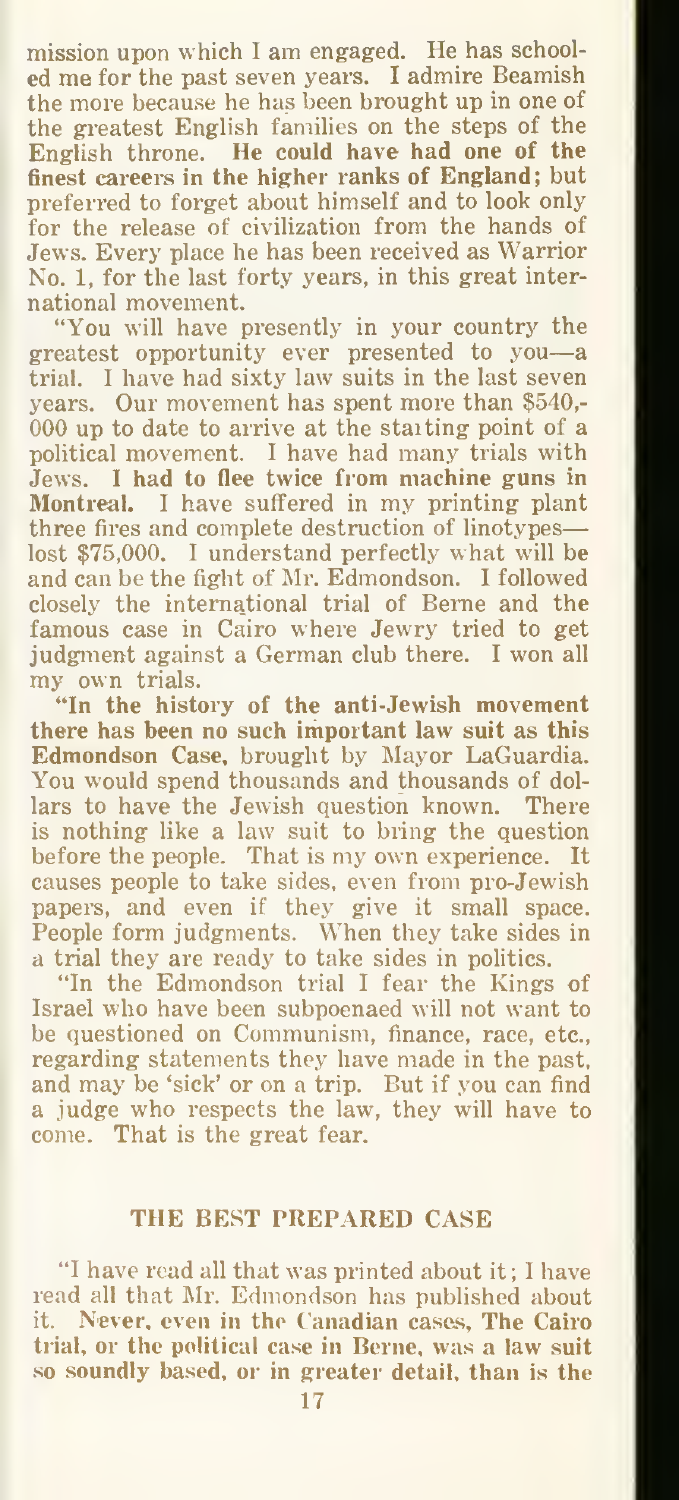Edmondson case here in this city. The foundation is perfect.

—

"Whether he wins or loses the people must know it, as the daily papers will report it. When they have taken cognizance of the question, they will take sides.

take sides. "Profit by our experience. Go right away into politics and take power by legal means before the Reds do it.In France patriots had leagues, but no political party. When election came, they had no candidates. They had to vote for a radical socialist who had already compromised himself with the Jews. When Blum came to power he said those leagues were illegal, and when they tried to carry the tri-color, patriots had their faces smashed.

"That iswhat incited me to found a political party in Canada. We are not strong, and King and Bennett shout that we should keep to the old parties. But they can do nothing but promise we are willing to act.

"That will be your problem also. Believe me, to create a new party with just three or four faces, is <sup>a</sup> hell of <sup>a</sup> job—but IT CAN BE DONE. It can be done everywhere. Hitler began with six men, with the organized forces against him, yet he beat them all. Are the other white races so degenerate as not to produce the same results?

"A COUNTRY THAT CANNOT FIND LEAD-ERSHIP TO SAVE ITSELF, DESERVES TO FALL."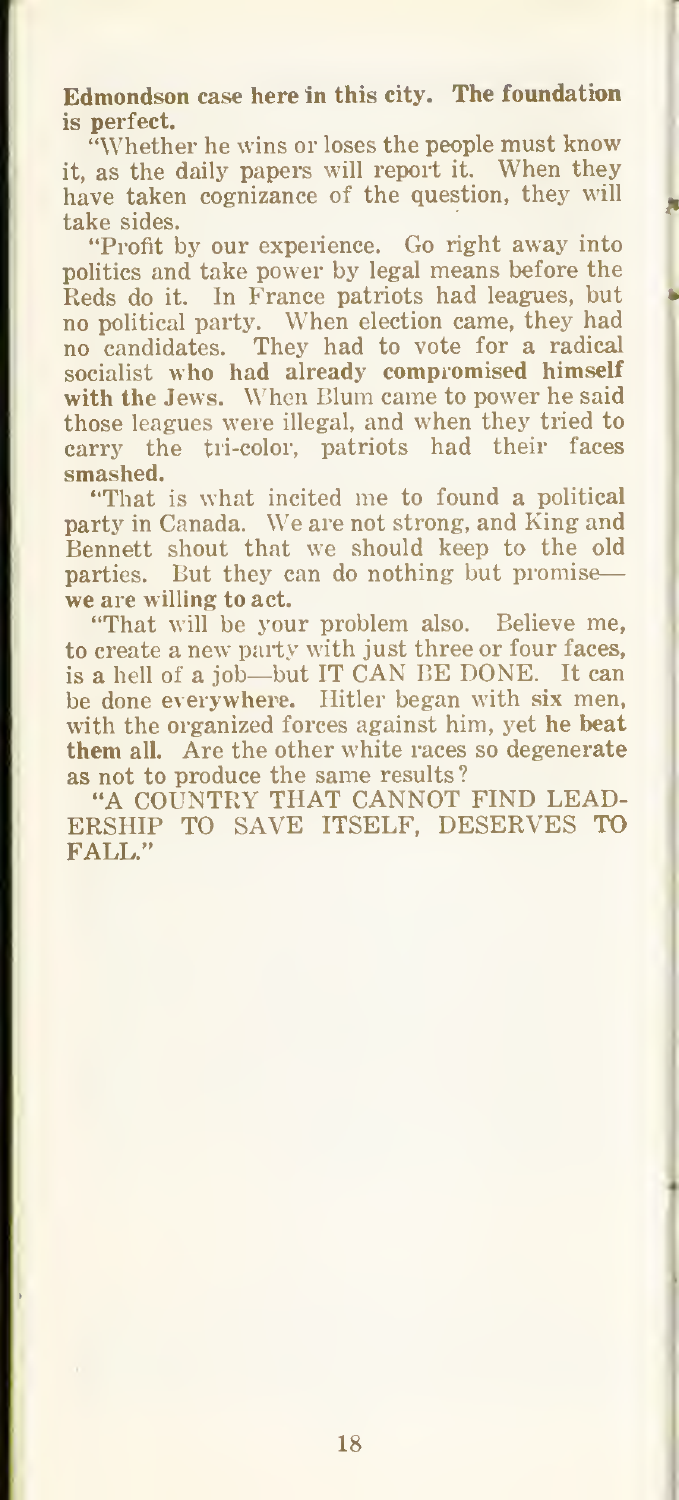# A SELF-PRESERVATION FIGHT By Robert Edward Edmondson

The high honor of welcoming to the U. S., Veterans Beamish and Arcand in the national patriotic movement against the International Jewish System, was alloted to Robert Edward Edmondson at the October 31 meeting of American leaders. Part of his address is given below

"This is more than <sup>a</sup> happy event. The NEW HISTORY that is in the making will not fail to record it.

"Captain Beamish, Veteran and Dean of this historic movement of Liberation, REAL repre sentative of the Jew-oppressed people of Great Britain, brings a world-message of TRUTH.

"You will have the priceless privilege of listen ing to Nestorian words of wisdom from a great hearted Soldier-Statesman who KNOWS whereof he speaks by the unimpeachable authority of twoscore years of SELFLESS PERSONAL SERVICE to a world-cause.

"Ponder WELL his warning!

"Down from the North has come Adrien Arcand, Leader of the National Social Christian Party of Canada, a gifted young 'White Knight without reproach or shame,' a flame of youthful ardor, bearing his 'Key to the Mystery' and a clarion call to arms from the embattled patriots of historic Quebec, organized and ready to defend God, Home and Country.

"WEIGH his words!

#### MAKE THE WORLD SAFE

"In this great crisis, can we doubt that were the Immortal Lincoln alive today he would reiterate: 'Let the people KNOW THE TRUTH—and the WORLD is safe?'

"Our distinguished guests and your speaker are in complete fundamental accord on defense-action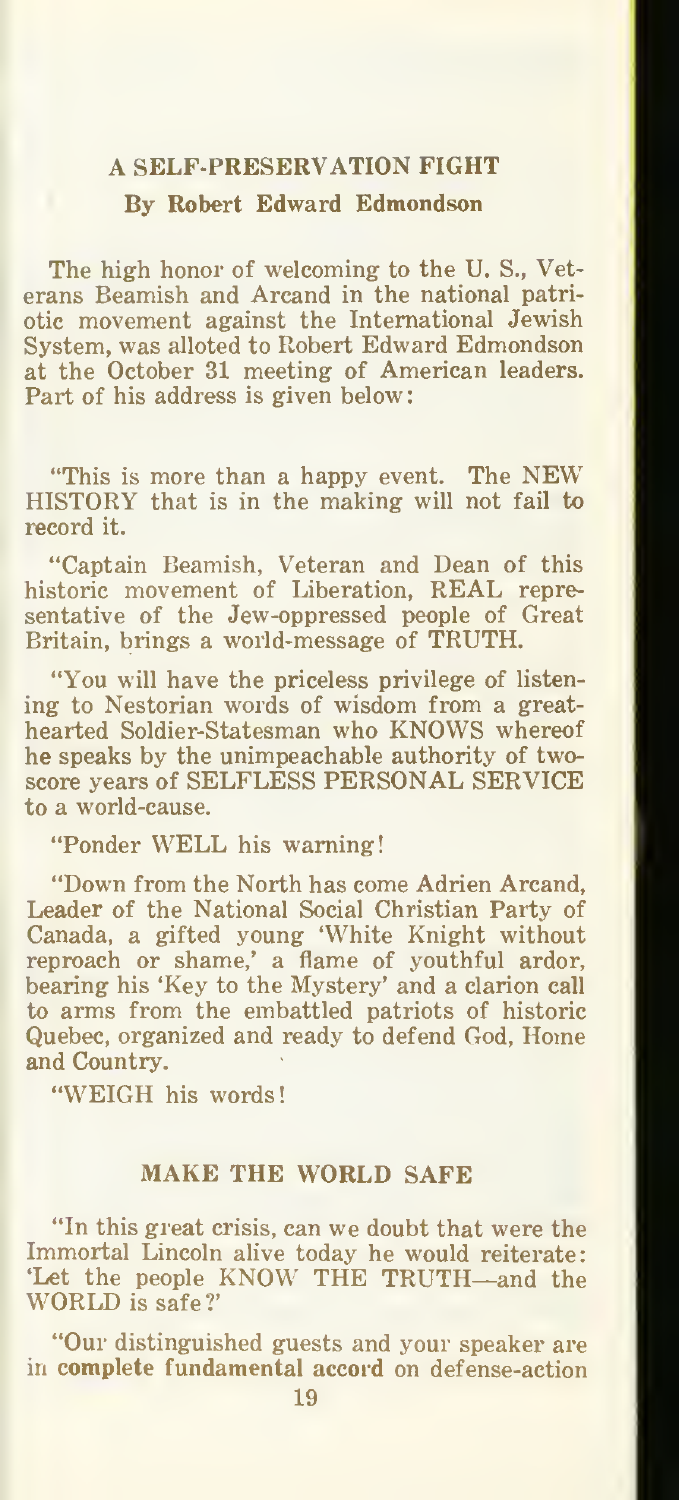against World Enemy No. 1.WE NAME THE NAME! J-E-W!

"We stand uncompromisingly FOR the basic constructive principles that make for human welfare and REAL progress. We also stand unalterably and ACTIVELY 'ANTI' Jewish idealogies and their subversive practices.

'"Not to be ANTI is to SURRENDER the FIGHTING Spirit,' warns Nesta II.Webster, cele- brated author of 'World Revolution'. To win this war, you must not only have knowledge and courage, but a selfless 'last ditch determination.' Without it, you are LICKED before you start.

"Fellow Patriots Beamish and Arcand, as an American Patriot I warmly welcome you to my Country and to 'Kosher' New York. We stand shoulder to shoulder with you and all White Men in this militant defense against that Jewish Sys tem which is destroying Nationalism and Western Civilization.

" We have not been idle here in these United States. Your speaker got himself indicted and is to be tried Nov. 15 on a charge of libeling 'all per sons of the Jewish Religion'—millions of them, everywhere, dead and alive.

"This feat was accomplished, not by attacking COMMUNISTIC POLITICO-ECONOMIC SUB-<br>VERSIONS OF THE JEWISH SYSTEM.

# A FINANCIAL HANDICAP

"Many people have insisted that this case would never come to trial. That dangerous premise has heavily handicapped us financially. Who wants to help where apparently none is needed?

"Knowing that this enemy NEVER gives up, <sup>I</sup> personally have not shared that opinion, and have gone steadily ahead with exhaustive preparations.<br>If there IS a dismissal, it will be due to that THOROUGH preparation at heavy expense, combined with frequent costly legal broadcasts ex posing the LAW-weakness of the persecutors.

"Above all else, the false leaders of the Jewish System fear adverse publicity, personal initiative, forceful courage and calculated audacity.

, "We have sound legal counsel, UNACQUAINT- ED WITH FEAR. Mr. John S.Wise, Jr., veteran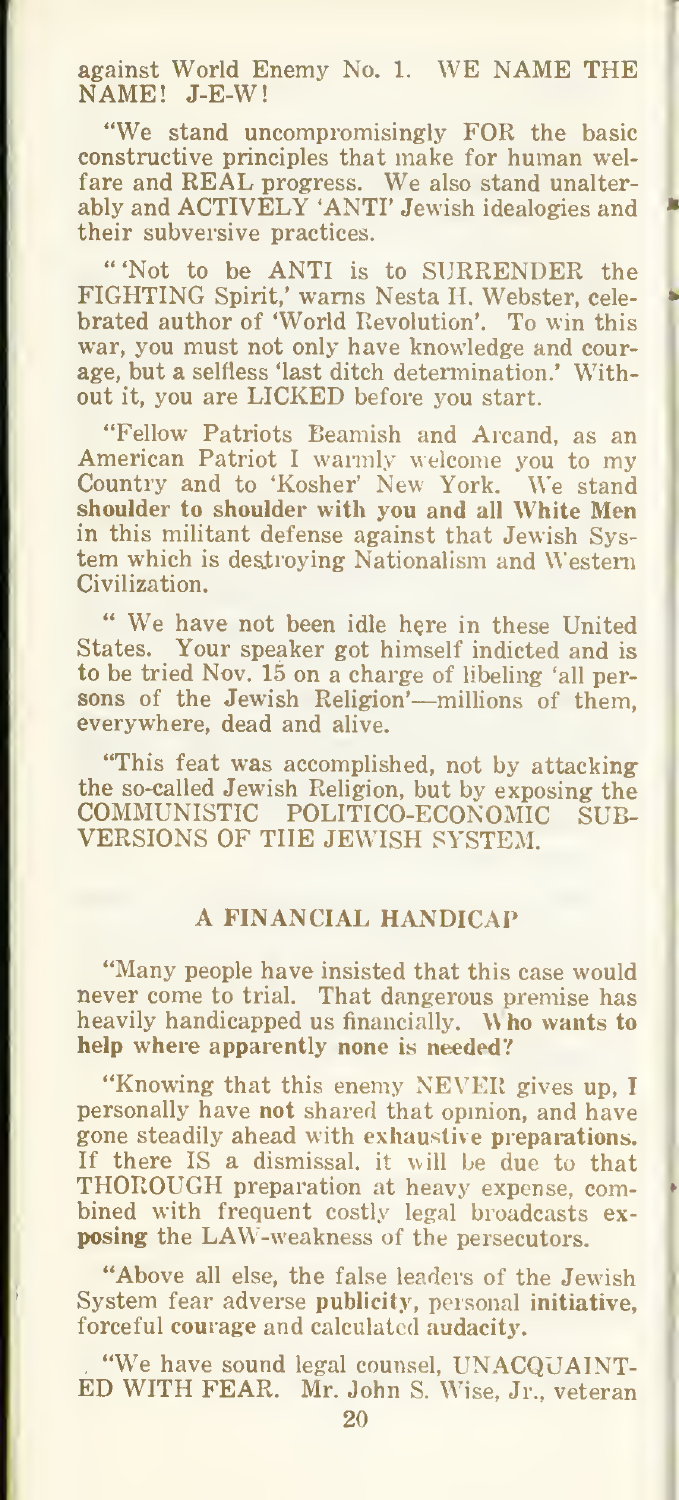in fundamental law, has induced Judge Frederick J. Groehl, expert in criminal procedure, to join the defense.

—

# A FINANCIAL PROBLEM

"Our only problem isfinancial. There should be behind this Americanism movement now hundreds of thousands of dollars to make effective the work of thousands of patriots.

"This momentous matter rests on an exceptionally broad foundation. For the first time in his-<br>tory, International Jewry has been **publicly ex-** posed as a predatory SYSTEM—an ECONOMIC system. What happened?

"A FALSE camouflage RELIGIOUS indictment was brought. Ponder this: Are ECONOMICS and the Jewish RELIGION the same thing? The eco- nomic exposure remains unchallenged. It cannot be refuted. The logic of 'Golden Calf' events proves it.

"The Jewish System of these 'Perpetual Aliens' —a term Captain Beamish tells me was applied to them by Lord Chief Justice Coke of England has broken down our Economic System by deliberately and malevolently promoting Greed, Debt and Monopoly.

"It has rotted our politics by Bribery, Blackmail and False Propaganda ; ithas corrupted our Judiciary' by ballyhoo subterfuges, with complicated rules of procedure that prostitute our constitutions, and through appeal-blockades that surely subvert justice; it has converted into 'kept men of the press' our Journalists and Publishers through sinister advertising control, overthrowing the Free Speech First Line of Defense; it has publicly ridiculed our National Patriotism and pacifized us into international cowards and poltroons; it has caused a Revolt Against Beauty in Art. Music and Litera ture by ceaselessly propagandizing the Cult of the Ugly and Obscene; it has propagated filthy sects and sham philosophies, bemusing our youth and communizing our Educational System; it has sap ped our Morality and defiled our Christian Religion ; and it has projected us into "CIO" Communistic CIVIL WAR.

"With whose resources has this 'Plan of Hell' carried on ?

"YOURS AND MINE! 21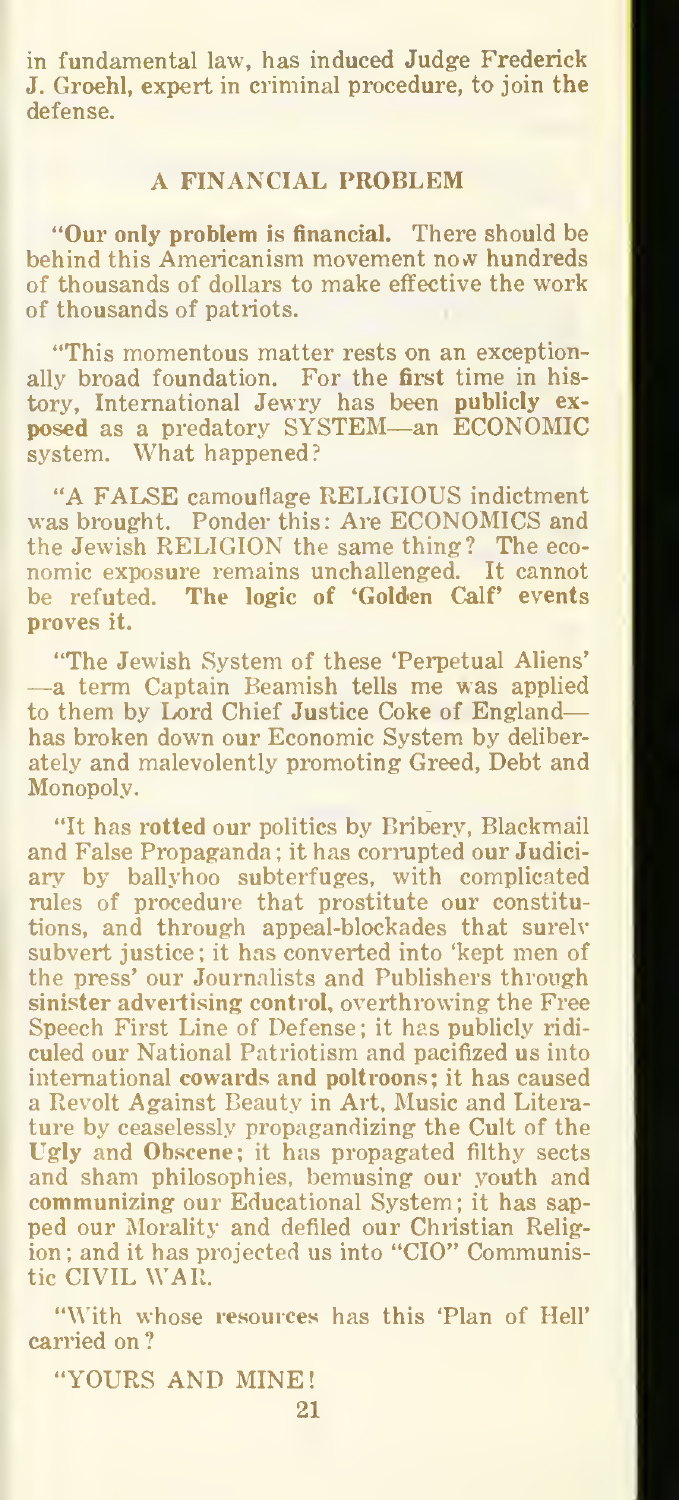" 'Why sit we here idle ?'

" 'How DEEP are the sources of your indignation ?'

" 'When will the IRON in America's soul be<br>touched? touched ? **for the contract of the contract of the contract of the contract of the contract of the contract of the contract of the contract of the contract of the contract of the contract of the contract of the contract of** 

"No, Gentiles are not all angels—-NEITHER ARE THEY 'SONS OF THE DEVIL!'

"The Edmondson Defense goes into Court with clean hands, unafraid, and armed with the Might of Truth.

"But we do so under the shadow of a colossal economic power, and with a pitiful financial in adequacy.

"If convicted, we shall appeal—to the United States Supreme Court—IF IT RUINS US; for we are in <sup>a</sup> life and death struggle for EXISTENCE.

"WE MUST WIN!"

Robert Edward Edmondform

New York, Nov. 3, 1937. (Defense Series)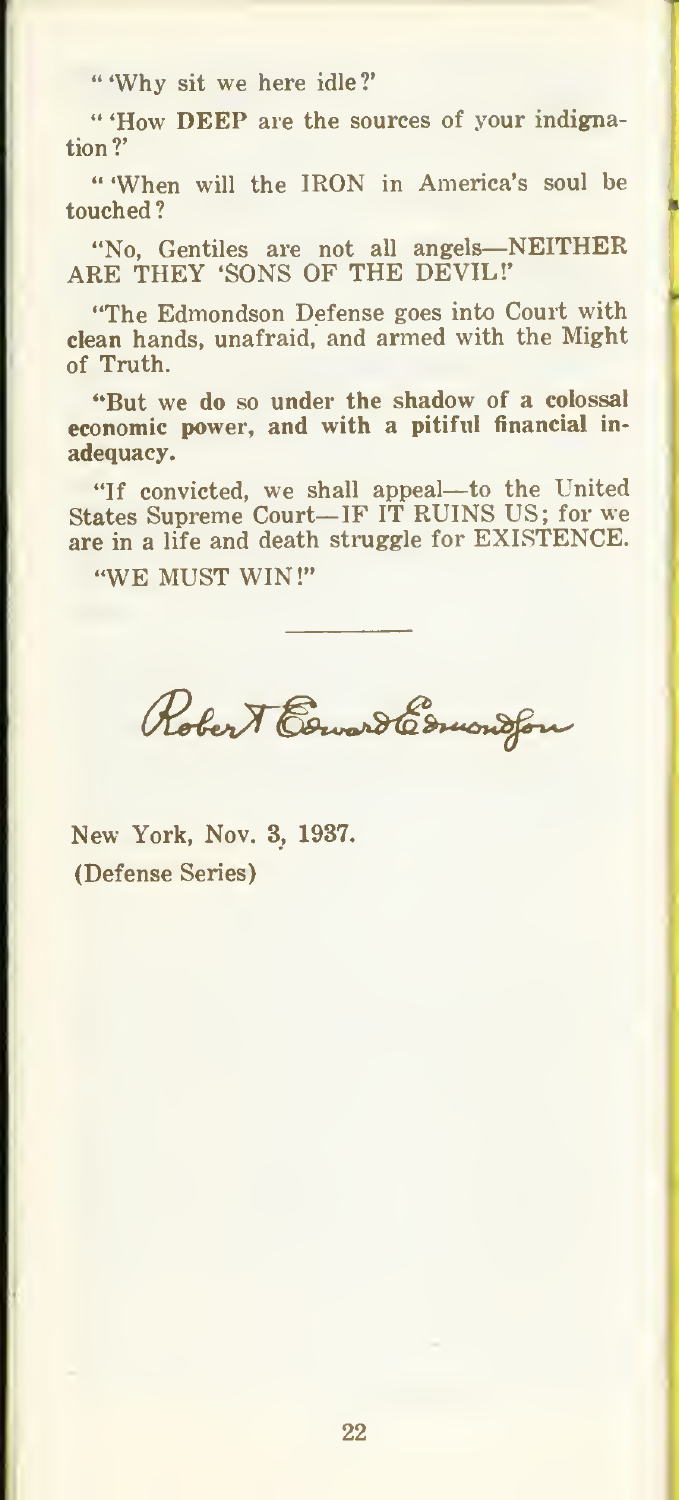#### <sup>|</sup> SECOND EDITION ADDENDA]

UPON APPLICATION OF THE DISTRICT ATTOR-NEY, trial of the case of "The People of the State of New York against Robert Edward Edmondson," which was postponed from Sept. 13 to Nov. 15, 1937, has again been put off to Monday, Feb. 7, 1938.

THE PEOPLE ARE UNPREPARED FOR TRIAL NOW was the astounding statement made by the District Attorney as the reason for his 'equest, notwithstanding the fact that the defendant has been hild for seventeen months under heavy bail, large expense the in restricted conditions.

Is this equivalent to a confession that there IS no case against the defendant?

By the force of the circumstances involved, the defendant was obliged reluctantly to assent to further delay, despite his preparedness as implied by his having already sub poenaed FOR THE DEFENSE, for trial as of Nov. 15, the following partial list of witnesses—which the New York newspapers significantly called an "All Star Cast":

Mayor F. H. LaGuardia, Rabbi Stephen S. Wise, Bernard M. Baruch, Samuel Untermyer, James P.Warburg, Henry Morgenthau Sr., Rabbi Sidney E. Goldstein, Congressman Samuel Dickstein, Columnist Walter Lippmann, U. S. Supreme Court Justice Brandeis' daughter Susan; Former "American Hebrew" President David A. Brown, Editor Samuel Margoshes of "The Jewish Day"; Communist M. J.Olgin; N. Y. Supreme Court Justice Samuel I. Rosenman, called "Founder" of Roosevelt's "Brain Trust" and Roosevelt's "Right Arm"; George E. Sokolsky, B. Charney Vladeck, James Waterman Wise, Rabbi Israel Goldstein, Col. Edward Mandel House; Rabbi Louis D. Gross, Editor of the Brooklyn "Jewish Examiner"; Prof. John Dewey; A. A. Berle Jr., N. Y. City Chamberlain; Lewis L. Straus, of Kuhn, Loeb & Co.; James W. Gerard, Former Ambassador to Germany; Prof. Raymond Moley; Roger N. Baldwin, Director of the American Civil Liberties Union; Dorothy Thompson (Mrs. Sinclair Lewis).